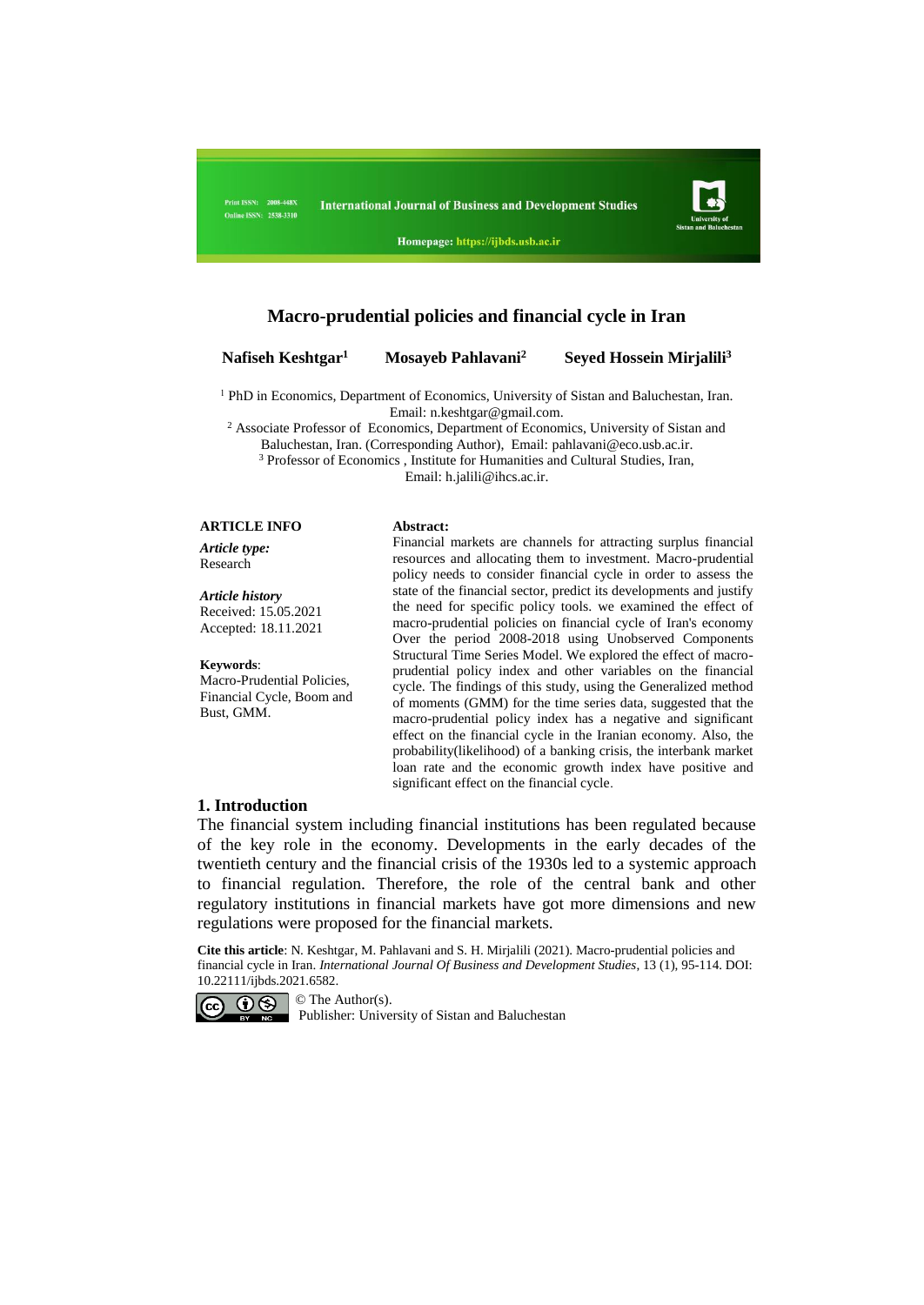The global financial crisis of 2007-2009 revealed that imbalances has formed in the previous periods, while inflation and national production seemed to be stable. These imbalances resulted from financial institutions with excessive leverage, high household debt and maturity mismatch in the banking system. The recession in the aftermath of the global financial crisis indicated the negative and significant impact of financial instability on the economy. (Blanchard et al., 2014). Freixas et al. (2015) consider the global financial crisis as a systemic risk that has been formed endogenously over time. In their view, the main features of systemic risk are its internal formation in the financial system, its threat to the financial system, and its potentially large negative effects on the real sector of the economy. Accordingly, in the global financial crisis, the banking system involved in a high level of risk that the time financial regulations could not control it. In fact, the regulatory approach of the financial sector before the global financial crisis was largely a micro-prudential approach and related to the risk of financial institution level.

The main indicators of systemic risk include: asset price bubble, excessive risk taking and credit boom. Recent empirical literature has identified credit growth and asset price growth as a predictor of financial crises. (Akinci and Rumsey, 2015).

While the financial crisis indicated that there is a strong interaction between financial market developments and the real sector, academics and policymakers begun to identify shortcomings in the financial sector. (Claessens, 2014)

Micro-prudential measures take financial institutions into account separately to ensure that each financial institution is solvent individually. The micro-oriented approach resulted in moral hazard. Because expecting the government to do "financial bail out" motivates lenders and credit institutions to engage in more risky activities. However, if we deal with the moral hazard at the individual level and consider only the financial institution that does not suffer, this does not mean that the financial system as a whole is stable. This is because the interconnection of banks and other financial institutions through the spread of "financial externalities" and through fluctuations in asset prices or strategic engagement can put everyone at risk. (De Nicolò et al., 2012)

The interconnection is why the policies in the financial system were not enough to counter the formation of systemic risk<sup>1</sup> and macro-prudential policies were needed. As a result, macro-prudential policies have been increasingly used since the global financial crisis of 2007-2009.

However, the basic logic for using macro-prudential policies is not only to prevent systemic risk, but also a response to market failures such as externalities that constitute systemic risk (Claessens, 2014). In fact, different types of externalities justify macro-prudential policies.

 $\overline{\phantom{a}}$ 

<sup>1</sup> Freixas, Laeven and peydro, 2015, Claessens, 2014, Blanchard, Dell' Ariccia and Mauro, De Nicolo, Favara and Ratnovski, 2012.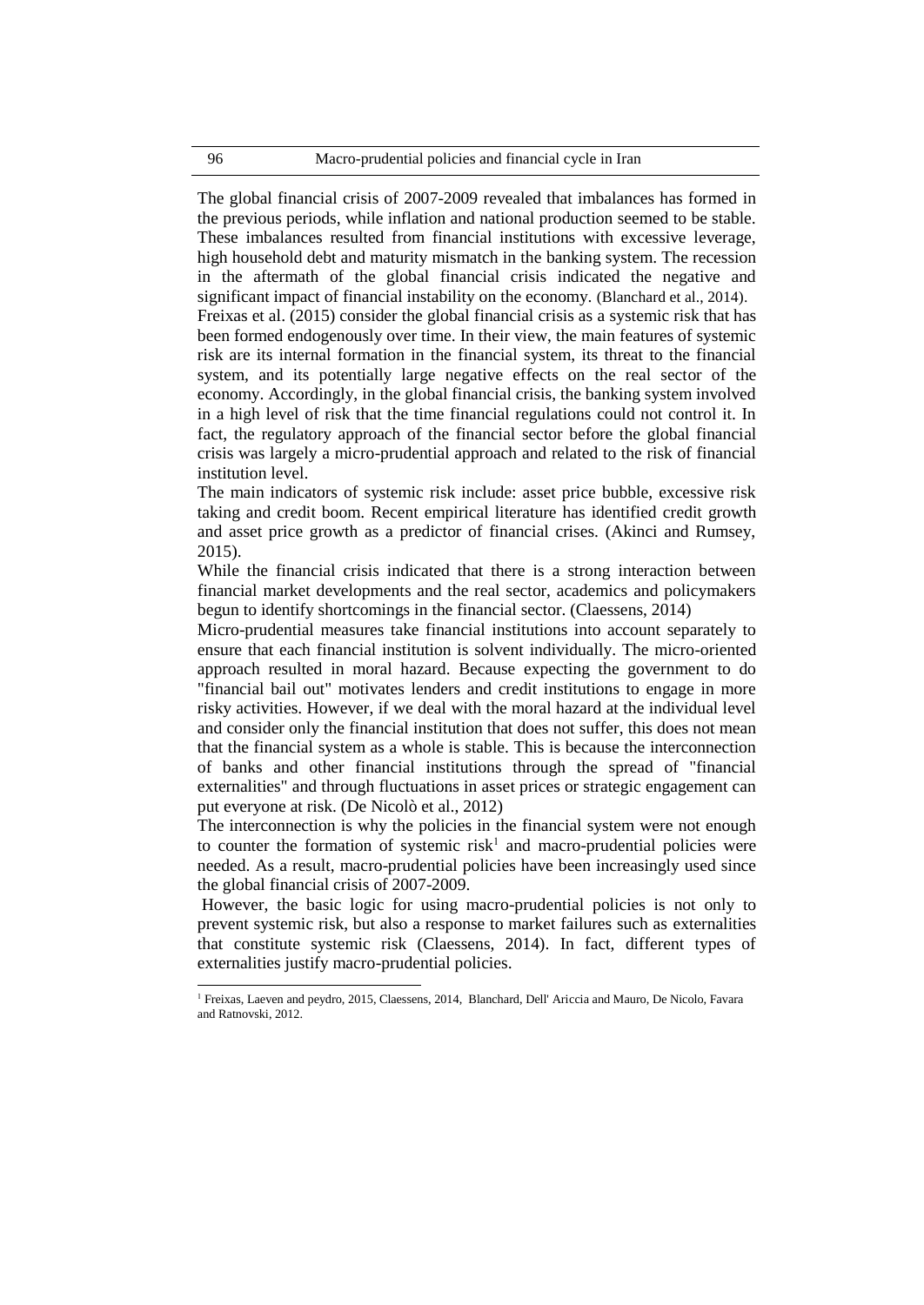Accordingly, the main question of the paper is how macro-prudential policy affects the financial cycle in the Iranian economy? Thus, the article is organized as follows. Following the introduction, the second section is devoted to the theoretical background. In the third section, literature review is presented. The fourth section is dedicated to model estimation, testing, and interpretation of the results. Finally, the paper concludes with some remarks.

# **2. Theoretical Background**

Macro-prudential policy is defined as the use of prudential tools to limit systemic risk. (IMF, 2011).

The key element in the definition of macro-prudential policy is the concept of systemic risk, ie the risk of widespread disruption in the provision of financial services emerged in all or parts of the financial system and may have serious negative consequences for the real sector (IMF, 2013b). A key in this definition is the concept of negative externalities resulting from a disruption or failure in a financial institution, financial market, or financial instrument.

Systemic risk is generally identified by two dimensions: first, the vulnerabilities associated with risk formation over time (time dimension). Second, the vulnerabilities caused by interconnection and risk contagion within the financial system at any time. (Structural dimension) In addressing these vulnerabilities, the direction of macro-prudential policy is complementary to prudential focus on the soundness of individual financial institutions (CGFS, 2010).

The objective of macro-prudential policies is to reduce systemic risks and ultimately reducing the recurrence and severity of financial crises. Macroprudential policy pursues the following intermediate objectives: (IMF, 2013b)

1- Increasing the resilience of the financial system against shocks by creating and releasing reserves that help maintain and enable the financial system to function effectively - even in the unfavorable conditions.

2- It leads to preventing and controlling the formation of systemic vulnerabilities over time by reducing pro-cyclical feedback between asset prices and credit and controlling the unstable increase in leverage, debt shocks and unsustainable financing.

3. Controlling the structural vulnerabilities within the financial system that result from interconnections, being exposed to the common shock, and the vital role of each financial intermediary in key markets that can make each institution too big to fail.

To control the risks in the financial system, since the banks provide loan and credit, macro-prudential policy typically contain the banking system. However, with the expansion of capital market activity and market-based financing, policymakers must be able to monitor the systemic risks of activities outside the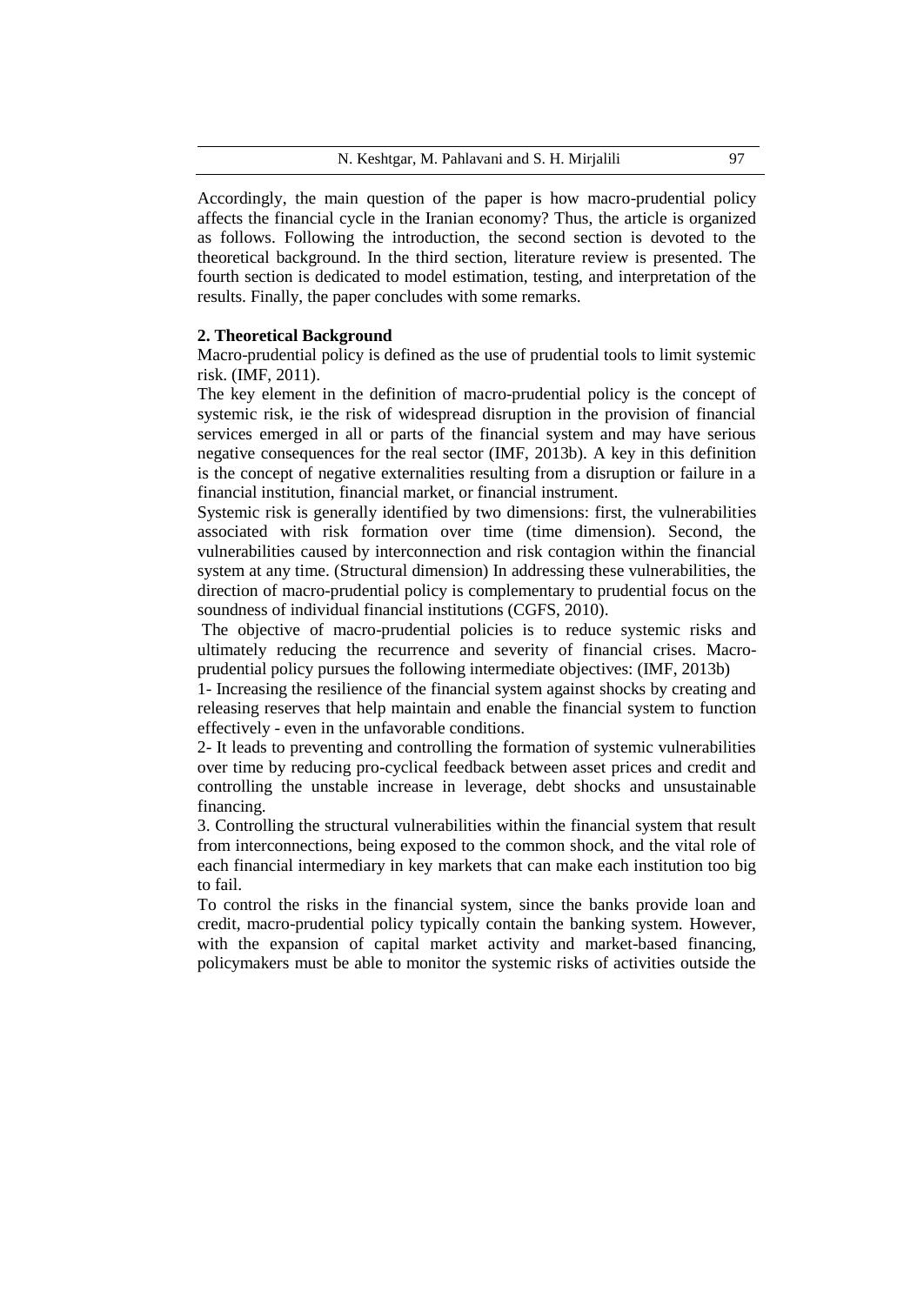banking system, as well as develop policy responses to control those risks. (IMF, 2013b).

In fact, macro-prudential policy is the interaction of a range of policies that affect systemic risk. These include prudential micro-regulations and regulatory measures, crisis management and resolution, as well as fiscal and monetary policies. Macro-prudential policies strengthen the defense of the financial system against financial and economic shocks and contribute to stable supply of credit and other financial services in unfavorable economic conditions. By creating and releasing buffers when needed, macro-prudential policies can help reduce the recurrence of financial crises or moderate the sharp contraction in production associated with them. Macro-prudential policy instruments include:

1. Capital-base instruments, such as: statutory reserve, counter-cyclical capital reserve and cap on variable leverage ratio over time.

2. Asset side instruments/limiting loan provision, such as LTV, DSTI and LTI.

3. Liquidity-related instruments.

Of course, macro-prudential policy tools can be classified in a variety of ways. One classification divides macro-prudential policies into five categories. First, quantitative restrictions on borrowers, tools, or activities. Second, the capital or reserve requirement. Third, other quantitative restrictions on the balance sheet of financial institutions. Fourth, levy taxes or duties on activities or the composition of the balance sheet. Fifth, other accounting measures, changes in compensation, and so on. The first four categories are for controlling changes over time, institutions, or situations, while the fifth category includes structural measures.

Apart from the first category of policies in which the purpose is to control the demand for financing, the rest affects the supply of financing. The central bank implements macro-prudential policy. At the heart of this policy is prudential regulations and regulatory arrangements. Countries usually consider two intermediate goals: first, to increase the resilience of the financial system. Second, limit the financial prosperity. The intermediate objectives of macroprudential policies are to achieve the ultimate goal of financial stability.

The global financial crisis indicated that the economic policies implemented are not enough to maintain financial stability. Macro-prudential policy filled this gap for economic policy instruments. Financial stability ensures to achieve sustainable growth and to avoid growth instability.

In economic theory, there are two shortcomings that create a realm for macroprudential policy intervention. First, theoretical literature on "pecuniary externalities" justifies macro-prudential intervention. Second, aggregate demand externalities provides another reason for macro-prudential policies. Borrowers who have not been able to internalize the adverse macroeconomic consequences of over-borrowing on aggregate demand. This kind of "aggregate demand" externalities creates the need for macro-prudential policy intervention. As noted, macro-prudential policy seeks to prevent and reduce systemic risk, which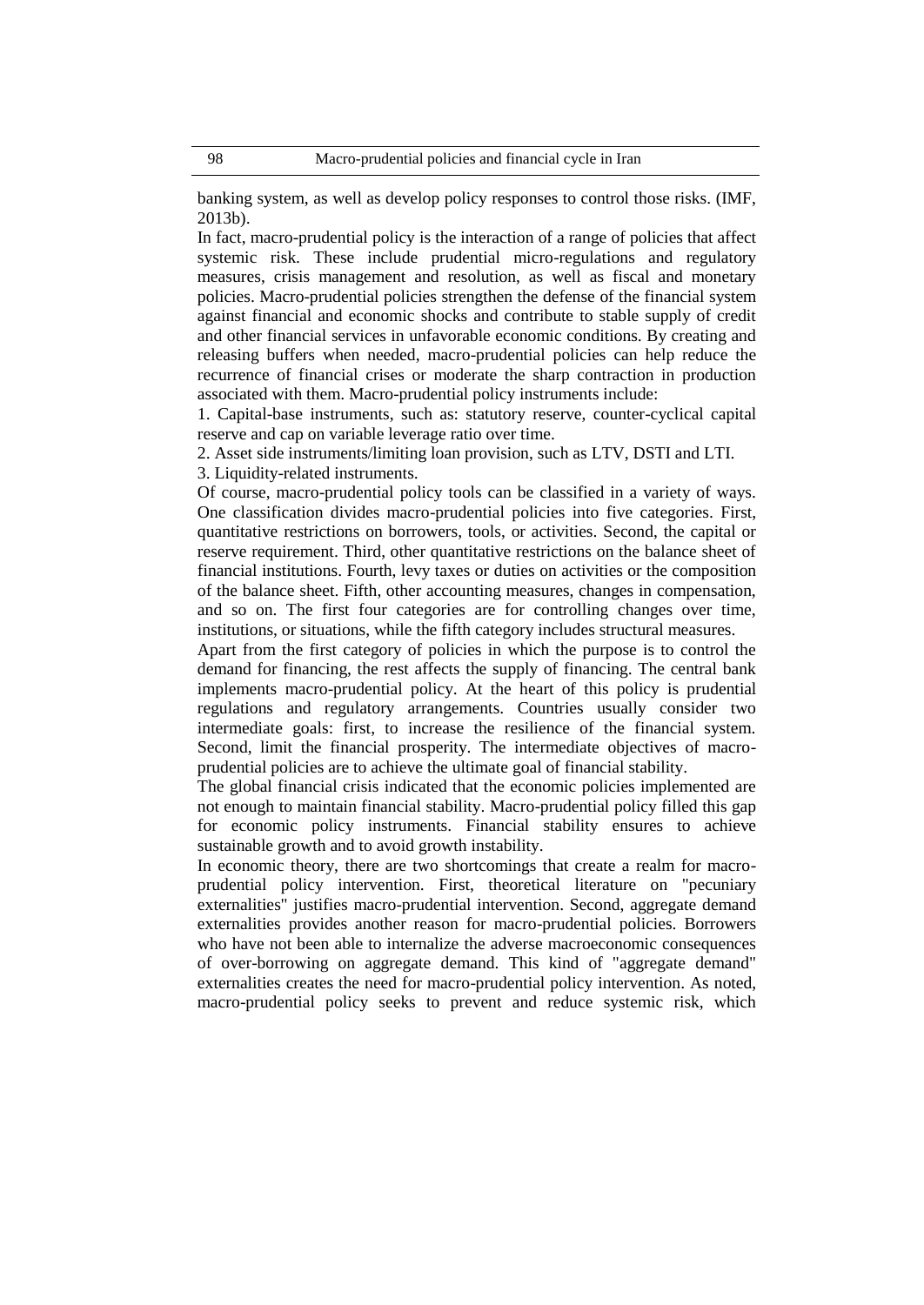includes strengthening the resilience of the financial system and smoothing out the financial cycle in order to provide financial services to the real sector effectively.

For the implementation of macro-prudential policy, there are typically four aspects:

First, macro-prudential policy need to be proactive and strongly counter-cyclical. Risk identification is the early step, driven by early warning indicators and forecasting models for potential resources of systemic risk. Then macroprudential policy requires smoothing the financial cycle.

Second, Macro-prudential policy is based on the concept of financial cycle in order to assess the state of the economy, anticipate its developments, and calibrate the application of macro-prudential tools. Thus, the concept of the financial cycle is crucial for the logic of macro-prudential policy and justifies the need for specific policy tools such as counter-cyclical capital.

Third, Macro-prudential policy is complementary to monetary policy. Both policies are managed by the central bank. Macro-prudential policy, need to be designed specifically for each country's economic conditions.

Fourth, Macro-prudential policy needs to go beyond the banking industry and includes market-based institutions and financing products. With the expansion of institutions and products, lending to the real sector and the role of non-banking financial institutions become more systematically important. In this case, if the restrictions only apply to banks, non-bank financial institutions can neutralize it. Therefore, the coverage of macro-prudential policies should be expanded to include "shadow banking".

Macro-prudential policies are now part of the policy tools in emerging markets and developed countries. The logic behind these policies stems from externalities and market failures of financial intermediaries and markets which give rise to successive pro-cyclical and systemic risk, and lead to financial crises. cyclical movement and systemic risk may stem from many factors, including the shock of economic fundamentals (such as commodity price shocks) and the flaws in monetary policy and micro-prudential regulations. Even if we can alleviate the business and financial cycles or discipline large financial institutions, externalities and other market failures justify macro-prudential policies.

### **3. Literature Review**

Studies on the relationship between macro-prudential policy and the financial cycle are divided into two categories. The first category includes country studies that examine the relationship between macro-prudential policy and credit growth and other financial indicators. Lim et al. (2011) examined the relationship between macro-prudential policy and the developments in the credit cycle and leverage. They found evidence that policies such as limiting Loan to value (LTV)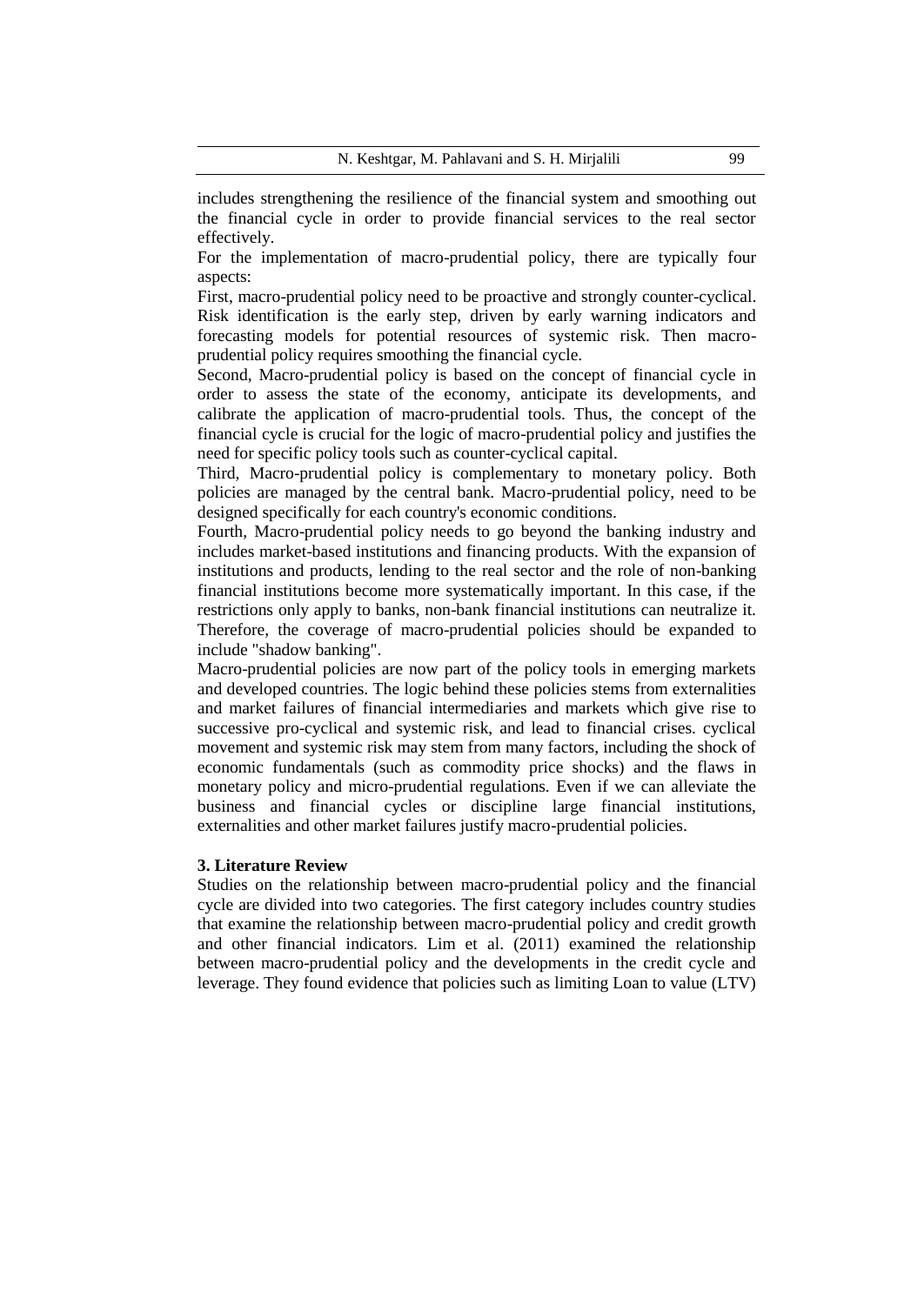and debt to income (DTI), the ceiling on credit growth and reserve requirement (RR), and dynamic provisioning rules are associated with lowering credit procyclicality and leverage. IMF (2013) in a country study examined how policy changes effect on financial vulnerability (credit growth, portfolio capital flows and housing prices) and the real sector (product growth and credit allocation between economic sectors). The study concluded that the requirements for capital increase and reserve requirement have a significant negative relationship with credit growth. LTV restrictions and capital requirement are also strongly correlated with containing housing value increases. In addition, reserve requirement is correlated with declining portfolio inflows in the emerging markets that have floating exchange rates.

The second category focuses on the relationship between macro-prudential policies and crisis risk in the financial cycle. Dell'Ariccia et al. (2012) found that macro-prudential policies can reduce the likelihood of a credit boom and that the boom ends inappropriately (and create a financial crisis). They also concluded that macro-prudential policies reduce the risk of recession and at the same time reduce the risk of being affected by the financial sector.

Goudard et al. (2015) provided an institutionalized reading of macro-prudential policy. They argue that a consequence of the global financial crisis is the demand for new policy tool to be added to monetary, fiscal, and exchange rate instruments. In particular, more effective ways are needed to monitor the financial system and prevent imbalances that affect the real sector. A prudential policy can help maintain financial stability.

Agur and Demertzis (2015) examined whether macro-prudential policy counteract monetary policy effects on financial stability? They modeled the effect of policy tools such as leverage ratio on granting credit and a change in the monetary policy rate by the central bank. They indicated that even if there are macro-prudential regulations, monetary policy affects financial stability.

Gadanecz and Jayaram (2016) evaluated the framework, tools, and indicators of macro-prudential Policy. They concluded that evaluating the effectiveness of policies implemented in the global financial crisis has three key lessons. First, there is a clear need to adopt macro-prudential policies. Second, measuring financial instability requires a better understanding of the dynamics of the financial cycle. To model the empirical features of the financial cycle, it is necessary to consider the interaction between systemic risk, market dynamics, selected policies and its transmission. Third, macro-prudential tools are mostly focused on banks, while due to the evolution of the financial intermediation, more attention is needed to the non-bank financial institutions.

Hossain et al. (2016) examined macro-prudential policy as a tool for promoting financial stability and resilience in the Developing Economics. They indicated that the strength of the financial system depends on the links between the financial system and the economy. In addition, it depends on the links between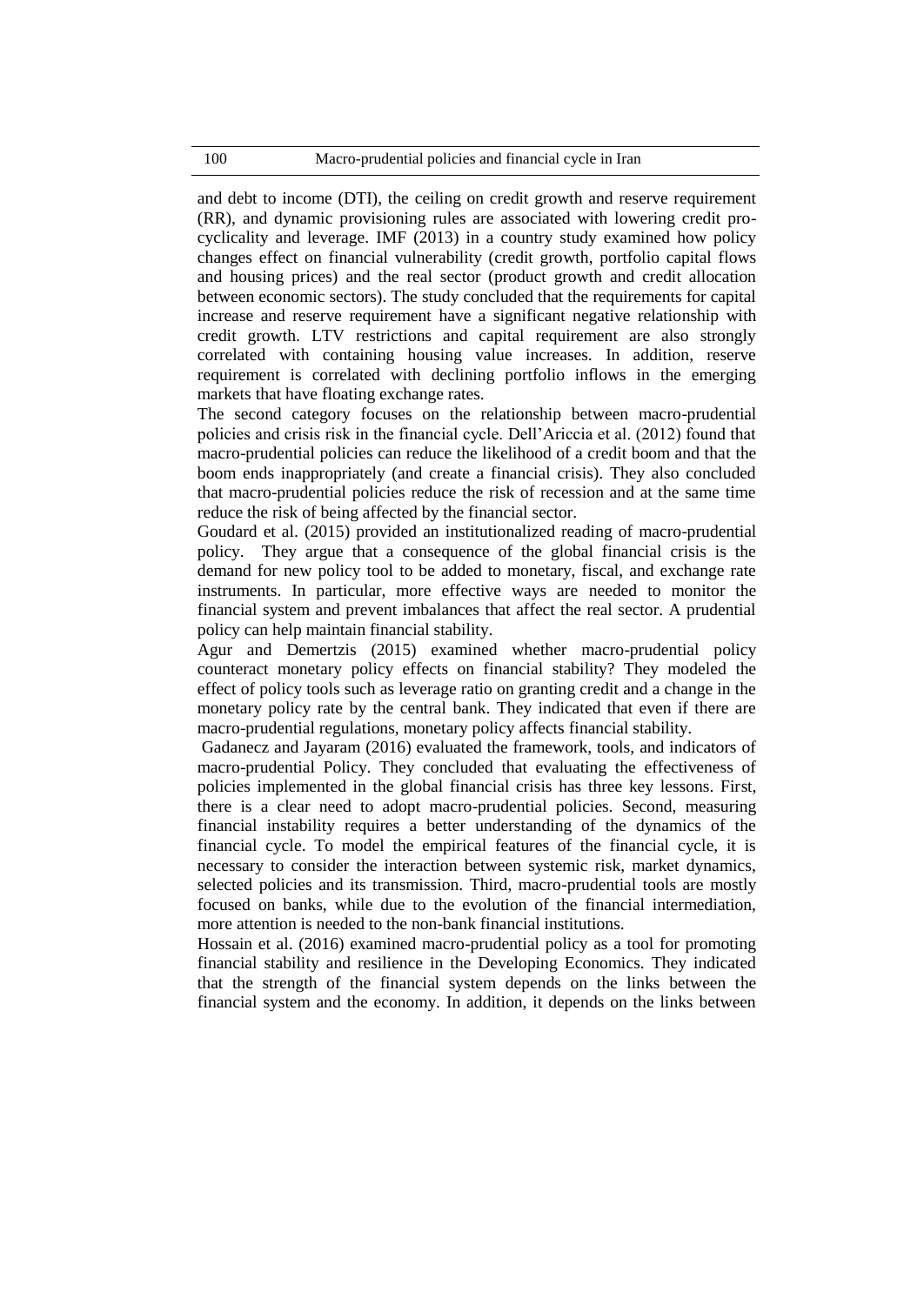financial institutions and the strategic interactions and the externalities that these links create. There is now a great deal of coordination among policymakers that the intensification of macro-prudential regulations and oversight cannot be ignored. They examined the effectiveness of macro-prudential tools in controlling systemic risk over time and among institutions and markets. The results of the study showed that many macro-prudential policy instruments have been effective in reducing the pro-cyclical movement and in responding to the shocks. Macro-prudential policy in conjunction with monetary and microprudential-policy can enhance policy coordination.

Ayyagari et al. (2017) examined credit growth in 59 countries that implemented macro-prudential regulations using data from 1.3 million firms over 2002 to 2011. They found evidence that the implementation of these policies have led to low credit growth, especially for small enterprises with non-bank financing. They also found that macro-prudential policies affected new firms in emerging markets and there was a trade-off between financial stability and financial deepening.

Richter et al. (2018) indicated in their study that central banks rely on macroprudential policies to manage the financial cycle. These policies affect the main objectives of monetary policy, namely production and inflation stability. They quantified the effect of changes in the maximum loan-to-value ratio on production and inflation. They found that on the four-year horizon, a reduction in the maximum LTV ratio led to a 1.1 percent decrease in production. The impact of 10% tightening in LTV is actually equivalent to 25 basis points increase in the policy rate. Moreover, lowering LTV limit has greater economic implications than facilitating them. Also, a change in the maximum LTV ratio has a significant effect on credit growth and housing prices.

Rossini and Quispe (2017) examined the implementation of macro-prudential policy in Peru to address the boom-bust of credit cycle and to reduce the risks associated with the dollarization. They found that the policies are successful in reducing the vulnerability of the Peruvian financial system.

Svensson (2018) discussed how monetary Policy and macro-prudential policy can be distinguished from macro-prudential and how appropriate objective can be set for both policies. How can these two policies be coordinated? To this end, the institutional framework in Canada, Sweden and the United Kingdom is compared.

Constancio et al. (2019) examined how financial stability in the ECB has been pursued by implementing macro-prudential policies. These policies implemented to regulate the ECB's integrated monitoring mechanism. The paper describes the governance framework of the policy in the ECB in the new institutional setting. They discussed systemic risk and prudential policy in the aftermath of the global financial crisis in the Eurozone to achieve financial stability and to avoid formation of systematic risk.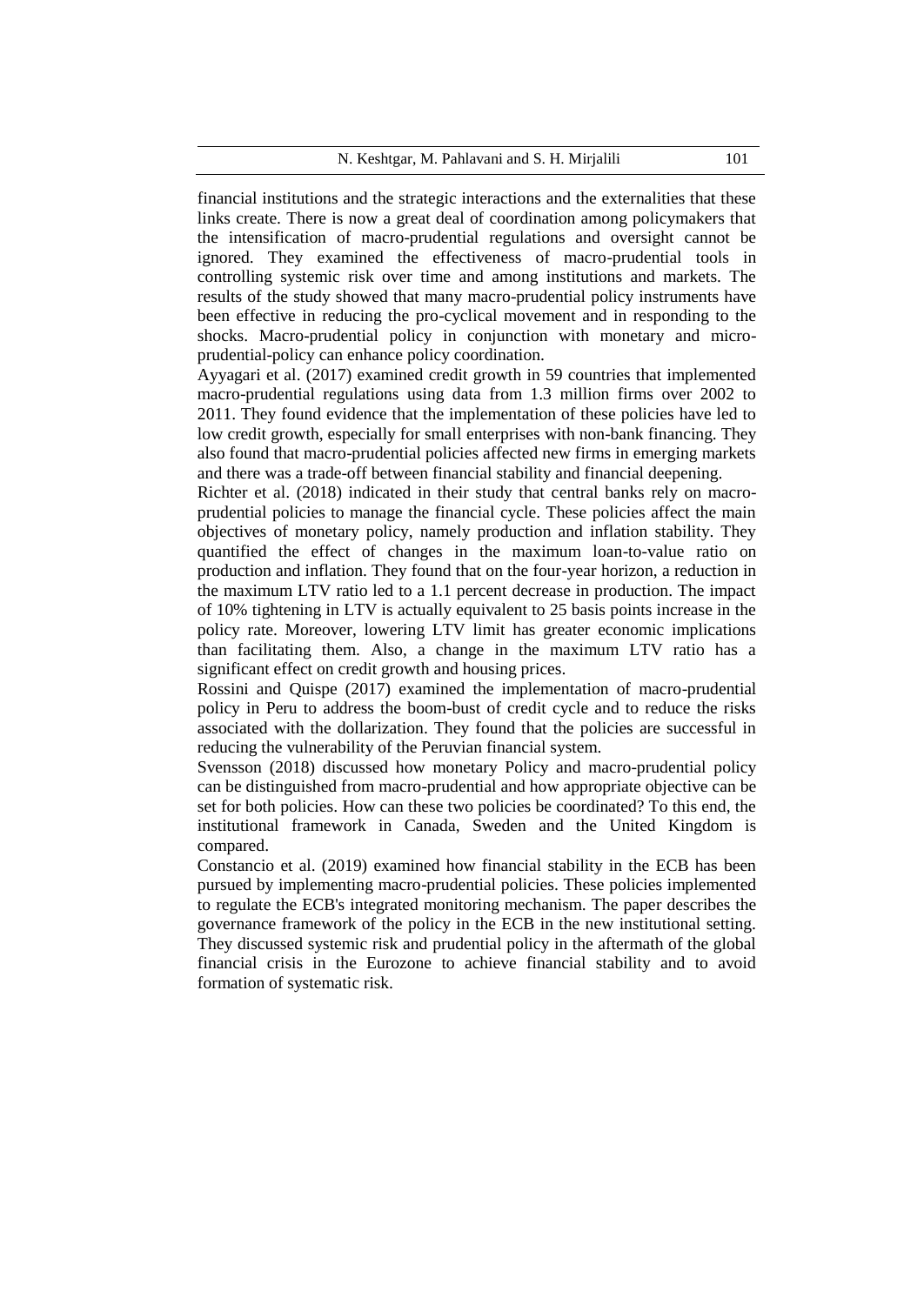Nymoen et al. (2019) examined the role of macro-prudential policy instruments in managing the financial cycle in the advanced Economies. The results indicated that the short-term effects of the ceiling on Loan-to-Value and Loan-to-Income and risk weights (RW) are significant. Long-term credit growth coefficients are also significant. The findings do not support the fact that Basel Regulations (III) on counter-cyclical buffer have affected credit growth.

# **4. Data**

 $\overline{\phantom{a}}$ 

Financial cycle index derived using cycle components from three separate structural models of Unobserved components structural time series model for money and credit market, capital market and foreign exchange market. It has been obtained by the composite index of Briguglio  $(1995)^1$ . By financial cycle we mean the cycle of boom and bust in the financial markets that can exacerbate economic fluctuations and lead to financial turmoil (Adrian & Shin, 2010; Brunermeier et al., 2009). Figure 1 shows the cycle of financial markets which represents the periods of boom and bust and the successive ups and downs of the financial markets cycle index during 2009-2018. (figure 1)



**Figure 1: Financial markets cycle index during 2009-2018**

Macro-prudential policymaker uses policy tools to achieve its objectives. There are three key points. First, for each intermediate objective, several tools may be available. second, monitoring and controlling systemic risk may require the policymaker's attention to more than one intermediate goal. For example, before the global financial crisis, excessive credit growth and rising maturities mismatch happened. Therefore, since systemic risk occurs in different forms, officials may need to use a combination of these tools to deal with the systemic risk. Third, the

<sup>&</sup>lt;sup>1</sup> Keshtgar. N., pahlavani, M. & mirjalili, S. H. (2019). Identification of financial markets' cycle and its relationship to exchange rate fluctuations in Iran. Iranian Economic Journal: Macroeconomics (IEJM). 14(28)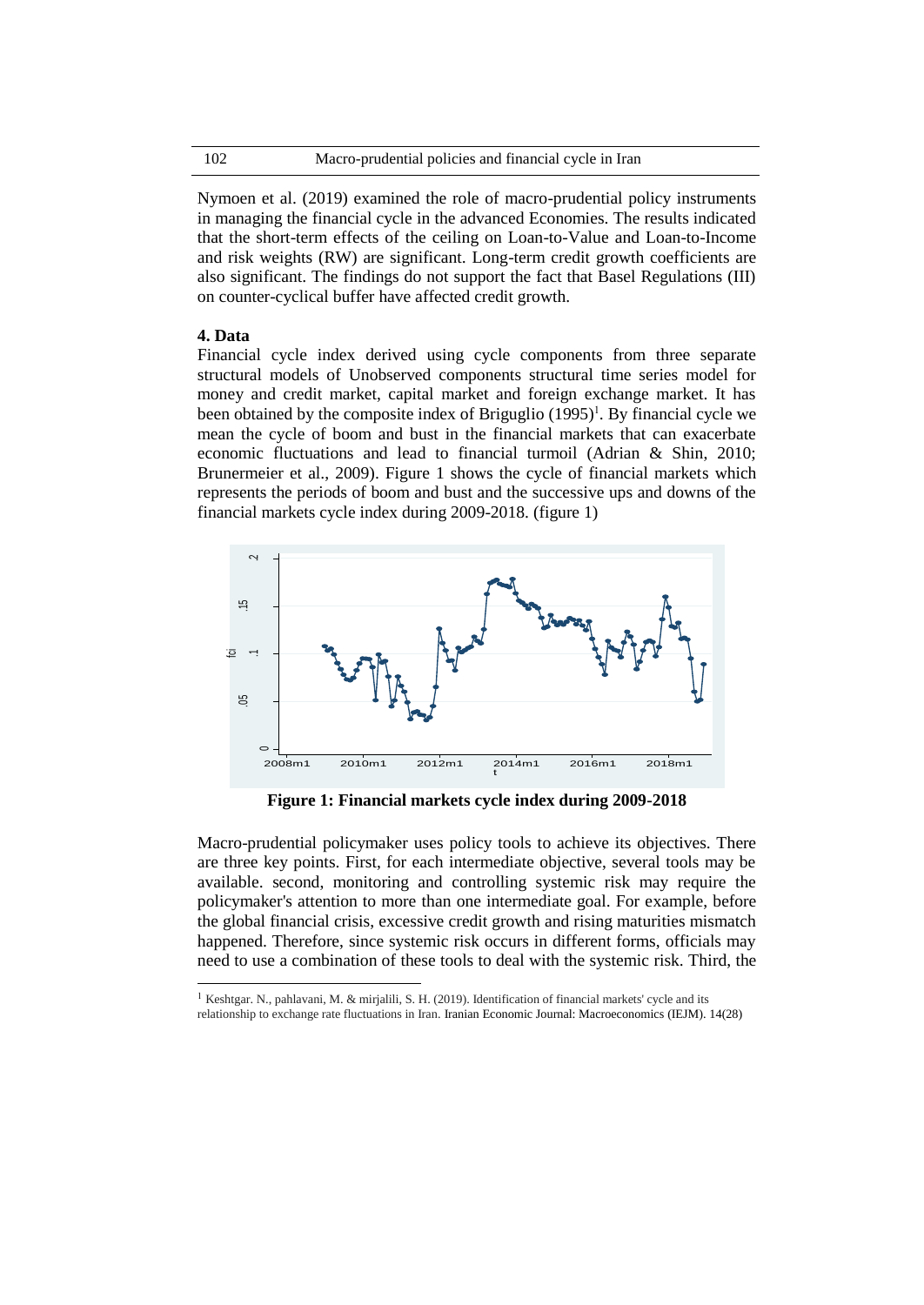N. Keshtgar, M. Pahlavani and S. H. Mirjalili 103

dominant role of the banking system in the financial system of the world's economies, especially in the developing countries, and that in the financial crises, the banking system is severely damaged, in most of policy tools, banks are considered as target financial intermediaries. Macro-prudential instruments in this group are based on capital or liquidity management seeking intermediate objectives, namely increases the resilience or reduces the vulnerabilities.

Capital-base instruments of the bank and financial institutions include Counter-Cyclical Capital buffer (CCB), Leverage Ratio (LEV), and Dynamic Loan Loss Provisioning Requirements (DPRS). These tools enhance the resilience of the banking system to adverse shocks, as well as reduce the pro-cyclical behavior of bank lending. These tools are complement, in a way that the CCB covers the unexpected losses caused by periods of financial stress. Capital adequacy ratio (CAP) is another macro-prudential tool that is calculated as the equity to total assets ratio. Banks are required to hold a portion of bank's capital as a CCB in addition to a fixed capital adequacy ratio. As it turns out, this ratio changes during the financial cycle and is not constant. In other words, the buffer is formed during the credit boom period and is released in the event of a recession to reduce the fluctuations in lending.

The leverage ratio also limits the bank's ability to increase the overall size of its risk- taking (assets) relative to the capacity to absorb their losses (capital) (Haldane, 2013). While these tools are not available or are ineffective in reducing the sharp growth of credit, some countries have used the ceiling on credit growth (CC). In this paper, financial leverage (LEV) is used as one of the liquidity-based tools in the model that is derived from debt to equity ratio.

Other liquidity tools are also available to enhance sound banking finance and to improve their resilience to shocks over time. These instruments can be divided into two groups: quantitative restrictions on balance sheet ratios (such as loan-todeposit ratio) or price-based ratios (such as fees, expenses, taxes). (Perotti and Suarez, 2011) Loan-to-Deposit Ratio is another tool which is represented by lending to bank deposits ratio.

Moreover, reserve requirement (RR) ensures that there are sufficient reserves with the central bank. This tool affects the cost of lending and spread between deposit and lending interest rates (Gray, 2011; Tovar et al., 2012). Although this tool is used as monetary policy, countries change this rate to achieve financial stability (Robitaille, 2011). Also, increasing reserve requirement reduced credit growth as well as the pro-cyclicality of credit growth. (Lim et al., 2011)

Moreover, in countries with access to international financial markets, other restrictions can be applied to open foreign exchange position and financing through foreign exchange funding.

Overall, liquidity instruments increase banks' ability to encounter financial tensions by encouraging them to hold liquid assets, restrict financing from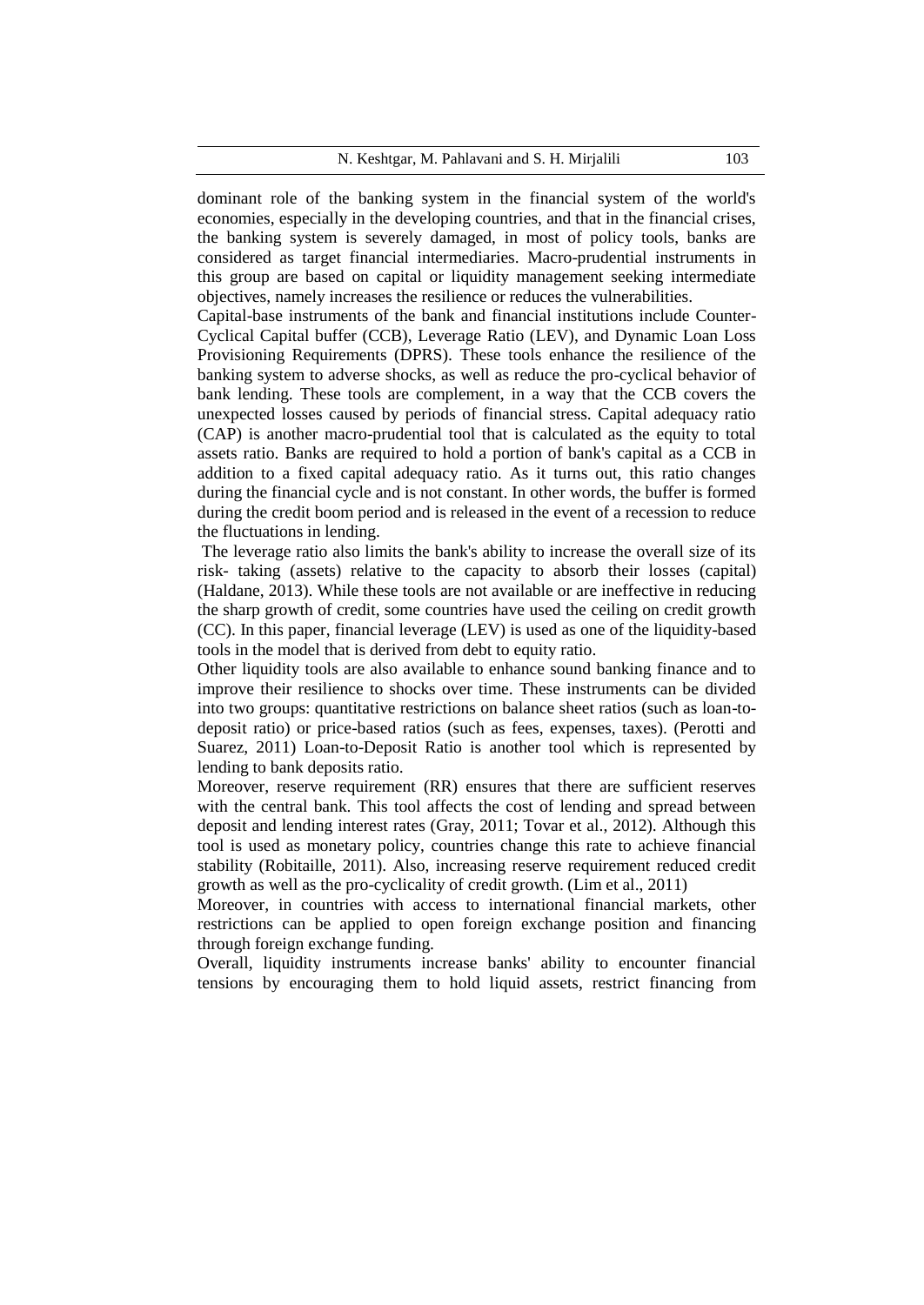unstable resources, limiting non-cash assets, and reducing the maturity of loans. At the individual level, this improvement in the banks' ability reduces the likelihood of systemic spread of liquidity risks to the real sector and thus reduces the frequency and severity of the crises. (IMF, 2013b)

Macro-prudential policy index is calculated using Briguglio Composite Index (1995). Figure (2) shows the prudential policy instruments over the period 2009- 2018 in Iran.



**Figure 2. Macro-prudential policy instruments during 2009-2018 in the banking system of Iran**

Studies indicated that among the potential variables such as credit growth, GDP growth, asset and real estate prices and bank profit-making, credit gap has been the most effective indicator of banking crises (Drehmann et al., 2011).

As the financial crisis approaches, GDP often begins to decline, while credit is increasing because borrowers using credit lines to continue their business (Giese et al., 2014). These developments will increase the credit gap and will be a signal for increased CCB. In times of financial stress, the CCB should be released so that banks can use their capital to absorb losses and reduce the risk of credit crunch. To ensure that banks use the released capital to attract losses rather than pay to shareholders, the distribution of dividends should be limited as CCB is released. The probability variable of the banking crisis is another variable that we included in the model, which has been calculated with the money market pressure index over the period 2009 to 2018. To this end, Markov's switching model has been used over the period 2009 to 2018 with monthly data. The results indicated that Iran's economy has experienced a banking crisis. To avoid banks weakening and ensuring the health of the financial system in the context of macro-prudential regulations, monetary regulators must constantly monitor the credit quality of banks, as the sharp decline in the quality of loan portfolios can sometimes be detrimental and sometimes even led to banking crisis (Reinhart and Rogoff, 2010).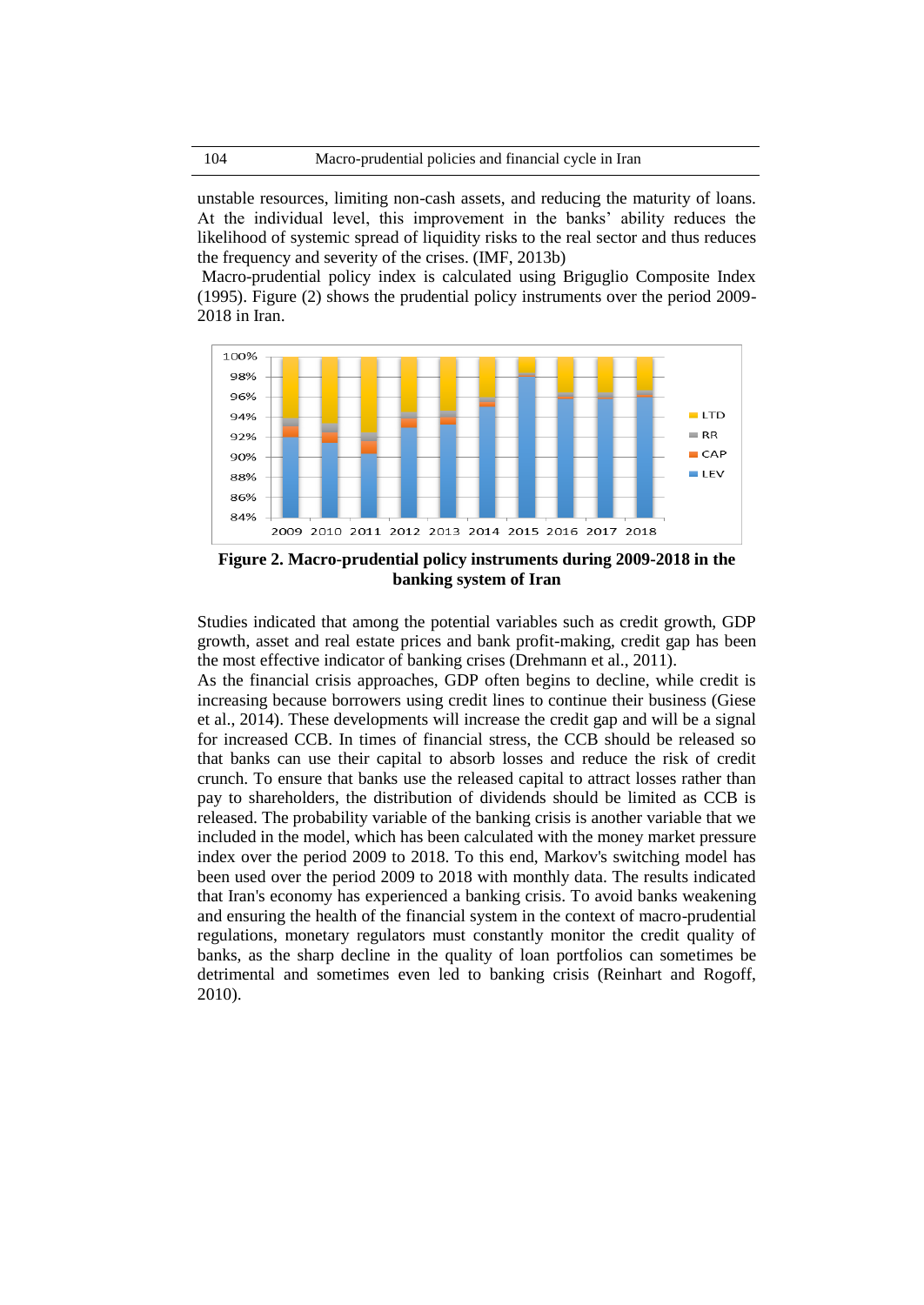Governments in the developing and transition economies often utilize their financial systems to direct credit to banks public enterprises or specific economic sector by artificially keeping interest rates low by creating development financial institutions for granting a variety of specific loans or asking existing institutions to finance specific activities. Another variable of our model is the interbank market loan rate as a representative for monetary policy rate.

## **5. model**

The model is specified as follows:

 $(1)$  $Y_t$  denotes the dependent variable of the financial cycle index. In addition, the lagged dependent variable, which includes: Macropru $_{t-1}$  denotes a vector of the total MPI index or individual or group macro-prudential tools.  $GDP_t$  denotes a vector with real per capita GDP growth, *BankCrisis*<sup>t</sup> denotes a vector of the probability of a banking crisis. *Policy*t-1 denotes a vector with the central bank's monetary policy rate (a proxy for interbank market loan rate) in the previous period.  $\varepsilon_t$  denotes the error term. In this model, macro-prudential index (MPI) has one-year lag. Because one cannot expect to see the impact immediately after the implementation of these policies.

### **6. Estimation**

We estimated the model using monthly data over the period 2008 to 2018. Data were extracted from the website of the Central Bank of Iran, IMF and Tehran Stock Exchange. To find out more about the variables, the descriptive statistics of the variables are indicated in table (1). FCI denotes an index of financial cycles, MPI, denoted an index of macro-prudential policies, BC, denotes probability of banking crisis, GDP, denotes an index of economic growth and PR, denotes interbank loan rate.

| Variable   | Mean      | <b>Max</b> | Min       | <b>Standard deviation</b> | skewness  | kurtosis |
|------------|-----------|------------|-----------|---------------------------|-----------|----------|
| <b>FCI</b> | 0.1071    | 0.1784     | 0.0302    | 0.0362                    | $-0.1409$ | 2.5875   |
| <b>MPI</b> | 0.0948    | 0.1695     | 0.0322    | 0.0397                    | $-0.2348$ | 1.6391   |
| GDP        | $-0.0151$ | 4.5124     | $-3.8404$ | 0.8039                    | 0.0237    | 15.7595  |
| <b>PR</b>  | 21.1154   | 29.3273    | 17.7      | 3.0917                    | 1.0671    | 2.9992   |
| ВC         | 0.175     |            |           | 0.3815                    | 1.7106    | 3.9264   |

**Table 1. Descriptive statistics of the variables**

**Source:** Research Findings

We estimated the regression using Generalized Method of Moment. To estimate the model, instrumental variables need to be used based on their ability to estimate and identify conditions. Accordingly, if adding an instrumental variable has a positive effect on the quality of estimation, then the variable will be included in the regression, but if adding it give rise to co-linearity between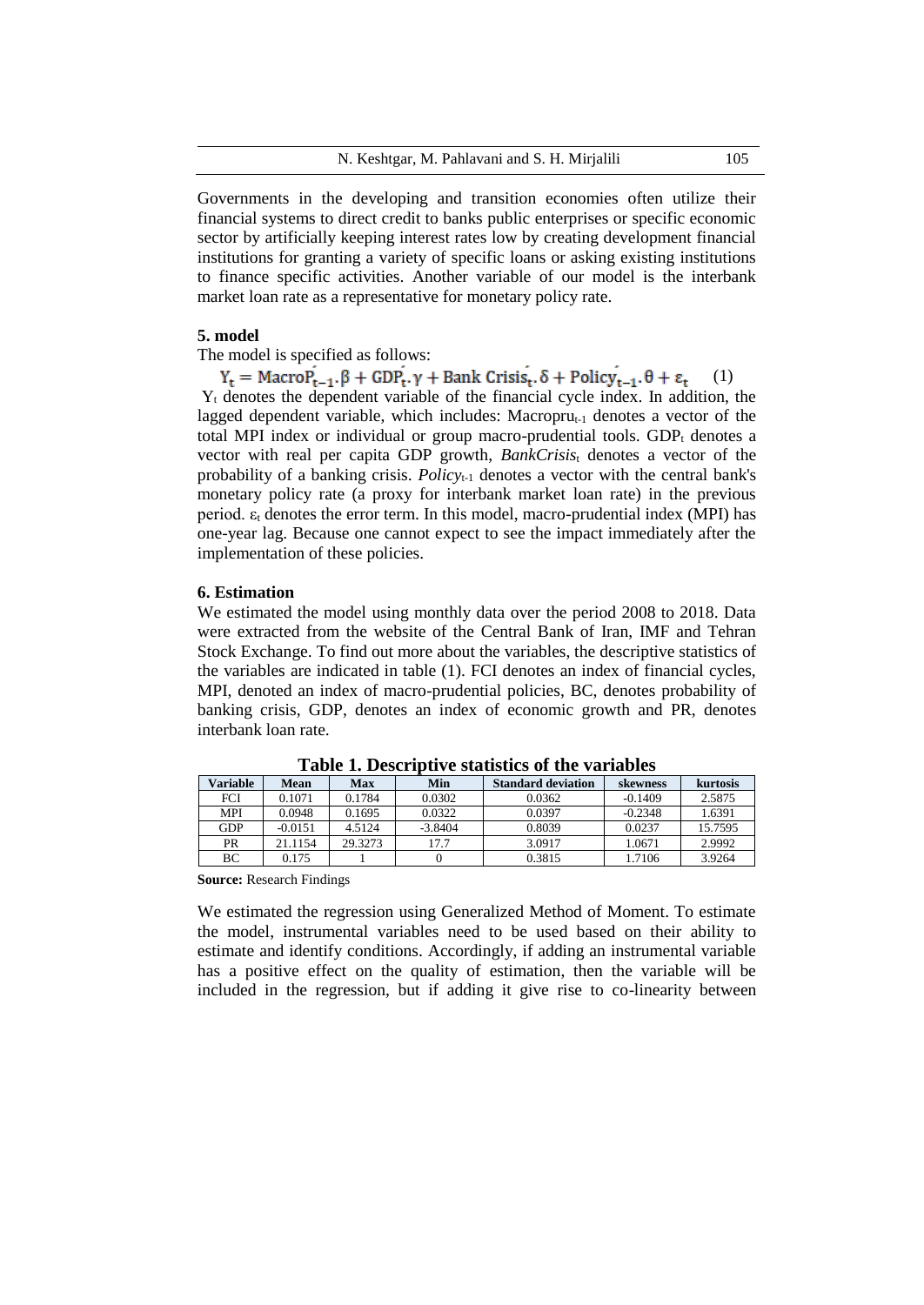instrumental variables, model error, worsening model estimation conditions or corner solution for the parameters, then the instrumental variable will not be included. Table (2) shows the instrumental variables included in the model.

| <b>Variable</b>    | <b>Definition</b>                                       | <b>Variable</b> | <b>Definition</b>                 |  |
|--------------------|---------------------------------------------------------|-----------------|-----------------------------------|--|
| Ass                | Total assets of Iranian banks                           | $Debt(-1)$      | Debt with one lag                 |  |
| Equ                | Total equity of Iranian banks                           | DD              | Total deposits of Iranian banks   |  |
| Debt               | Total debts of Iranian banks                            | RR              | Central bank lending to the banks |  |
| $\text{Ass}(-1)^*$ | Ass lagged                                              | $\mathbf{p}^0$  | Inflation rate                    |  |
| $DD(-1)$           | DD with one lag                                         | $Equ(-1)$       | Lagged equity                     |  |
| R                  | Profit rate for one year term deposit                   | $RR(-1)$        | Lagged DD                         |  |
| $GDP(-1)$          | Lagged Gross Domestic Product at constant price of 2011 |                 |                                   |  |

**Table 2. Instrumental variables**

\* The numbers in parentheses indicate latency periods.

Although GMM does not require much assumptions about the data, but it is important to investigate the stationary of the variables before estimating the model. In this section, the unit root test for the variables is conducted. As indicated in Table (3), based on the result of Augmented Dickey Fuller and Phillips Perron tests,  $H_0$  hypothesis, namely the existence of a unit root, is rejected. It can be concluded that economic growth and the probability of Banking crises are stationary at the level, but financial cycle index, macroprudential policy index, and interbank market loan rate are stationary in the first difference.

| <b>Variable</b> | Lag | <b>ADF</b> test | <b>PP</b> test | <b>Result</b>  |
|-----------------|-----|-----------------|----------------|----------------|
| Fci             | ٠   | $-2.205$        | $-2.308$       | Non-stationary |
|                 |     | (0.48)          | (0.42)         |                |
| D(Fci)          |     | $-9.522$        | $-9.556$       | Stationary     |
|                 |     | (0.0000)        | (0.0000)       |                |
| Mpi             | ٠   | $-2.677$        | $-2.666$       | Non-stationary |
|                 |     | (0.24)          | (0.25)         |                |
| D(Mpi)          |     | $-12.81$        | $-12.808$      | Stationary     |
|                 |     | (0.0000)        | (0.0000)       |                |
| <b>GDP</b>      | ٠   | $-3.879$        | $-7.002$       | Stationary     |
|                 |     | (0.015)         | (0.0000)       |                |
| Bc              | ٠   | $-3.532$        | $-4.703$       | Stationary     |
|                 |     | (0.04)          | (0.0011)       |                |
| Pr              | ٠   | $-1.849$        | $-1.47$        | Non-stationary |
|                 |     | (0.67)          | (0.83)         |                |
| D(Pr)           |     | $-4.97$         | $-5.088$       | Stationary     |
|                 |     | (0.0004)        | (0.0003)       |                |

**Table 3. Stationary test results of model variables**

Source: Research Findings

\* The critical values of McKinnon table at 1%, 5% and 10% level are 4-0.03, 3.44 and 3.14 \*\* The above numbers are the coefficient of the tests statistic related to the variables and the numbers inside the parentheses are their probability.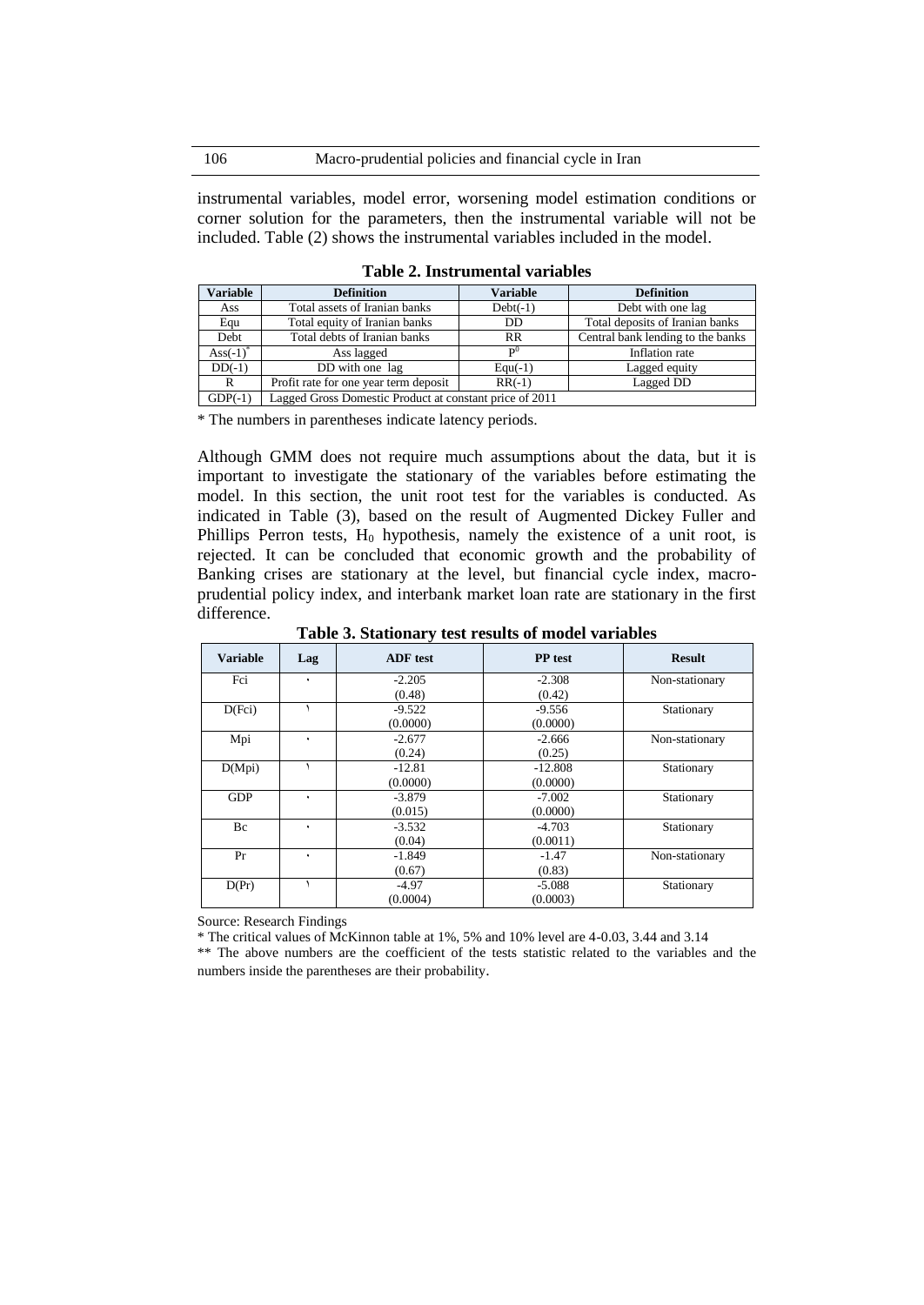In order to avoid spurious regression, we conducted the co-integration test of the variables. Co-integration indicates a long-term equilibrium relationship between variables. Johansen co-integration method was applied to determine cointegration vectors or long-term relationships. Table (4) indicates that there is a co-integration between financial cycle and explanatory variables.

|  |  | Table 4. co-integration test results |  |
|--|--|--------------------------------------|--|
|--|--|--------------------------------------|--|

| Test      | Test statistic value | Critical value | Critical value | Critical value | McKinnon          |
|-----------|----------------------|----------------|----------------|----------------|-------------------|
| statistic |                      | $1\%$          | 5%             | 10%            | probability level |
| Z(t)      | -3.971<br>- 7        | $-4.034$       | $-3.448$       | $-3.148$       | 0.0097            |

Source: Research Findings

The results of the estimation using monthly data for the period 2009 to 2018 are indicated in Table (5). GMM estimator consistency depends on the validity of the non-serial correlation assumption of error terms and instrumental variables which can be assessed by J-test provided by Hansen (1982). Hansen's j test is suggested for excessive constraints to measure how close are moment conditions to zero. In other words, the null hypothesis is  $E[h(X_t; \Theta_{GMM}, Z_t] = 0$ . As the results of the estimate in table (5) shows, the identification conditions in the GMM are met and the results can be trusted.

**Table 5. GMM model estimation results**

| <b>Variable</b>                         | <b>Coefficient</b> | <b>Standard</b><br><b>Deviation</b> | z<br><b>Statistic</b> | <b>Probability</b><br>Level |
|-----------------------------------------|--------------------|-------------------------------------|-----------------------|-----------------------------|
| Lagged macro-prudential policy<br>index | $-0.3501$          | 0.0521                              | $-6.71$               | 0.000                       |
| Economic growth index                   | 0.0067             | 0.00201                             | 3.37                  | 0.001                       |
| Probability of banking crisis           | 0.0391             | 0.00905                             | 4.32                  | 0.000                       |
| Lagged interbank market loan rate       | 0.0061             | 0.00022                             | 26.50                 | 0.000                       |
| J Test statistic                        | 4.315              |                                     |                       |                             |
| Probability of J test statistic         | 0.827              |                                     |                       |                             |

Source: Research Findings

Based on the results of the estimated model in table (5), it can be seen that all the variables of the model are significant at 99% confidence level. In other words, the explanatory variables of the model have a significant effect on the financial cycle. We assessed the validity of the instrumental matrix by J test. In this test, the null hypothesis indicates the non-correlation of instrumental variables with error terms. Therefore, it can be concluded that the instruments utilized to estimate are valid.

Economic growth index has a positive and significant effect on financial cycle index. Historical evidence suggests that during the boom, financial intermediaries tend to expose themselves to the common risks of liquidity and credit, which exacerbates financial cycles and therefore fluctuates in asset prices. These behaviors, which lead to the formation of systemic risk during the boom, occur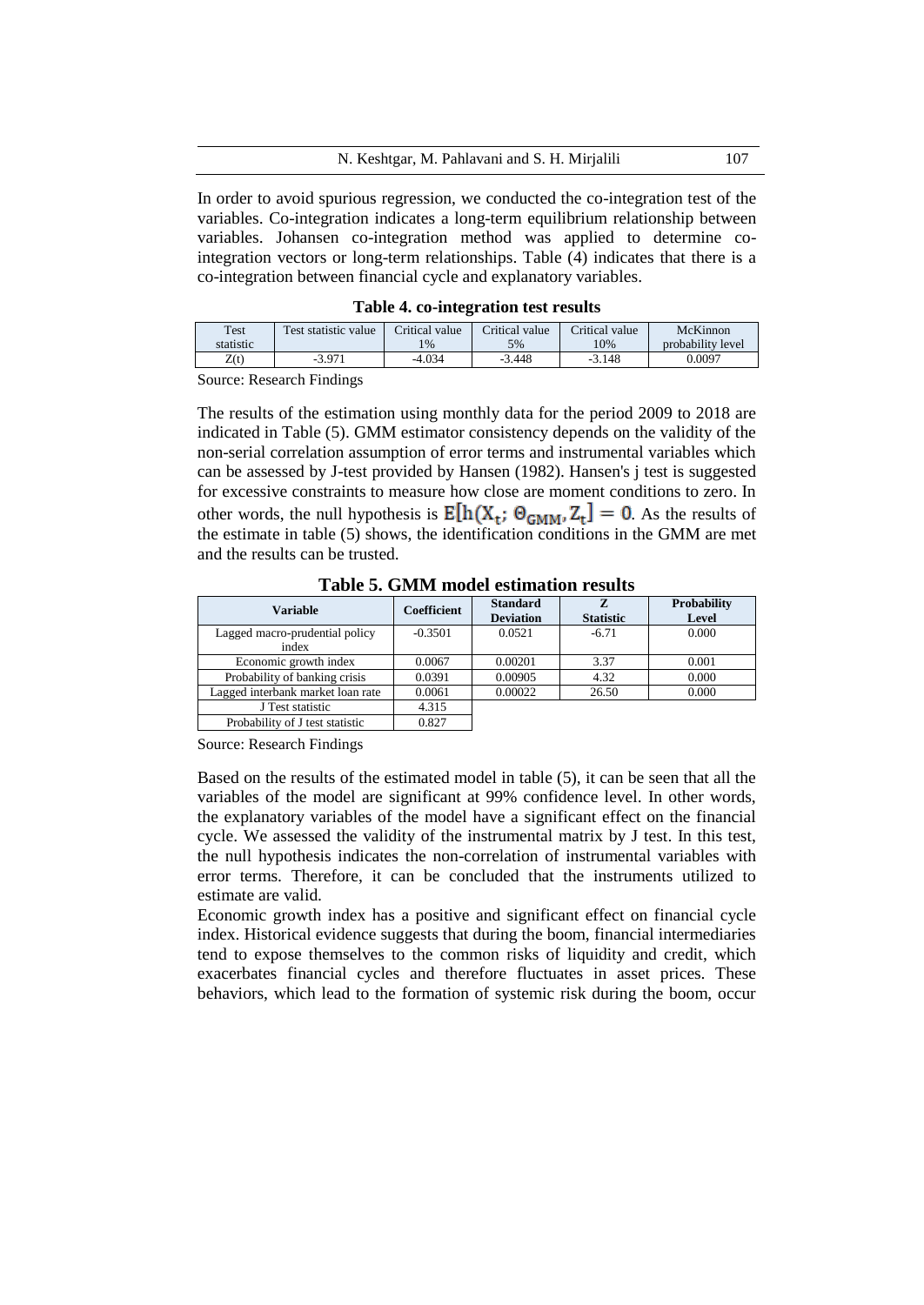for a number of reasons. One reason is strategic complementarities that stem from interactions between rational agents. It means that the return on a given action increases as the number of people who make the same decision increases. Therefore, during the boom, competition between banks increases and effect on the credit standards throughout the economy.

In the face of incomplete information, banks need to assess the credit risk conditions of potential borrowers, but during the boom, due to the increased competition, this need decreases and the criteria for monitoring potential borrowers decrease and lending increases. In this situation, with the fall in asset prices, several banks, in response to this shock, reduce new lending, and so the credit crunch occurs, which in turn reduces the investment and employment, and has contractionary effects on the real sector. In addition, if due to the decreasing asset prices, several institutions are looking to sell securities together to improve their liquidity situation, the supply of securities to the asset market in such circumstances will further reduce their prices and put more pressure on the balance sheet and thus increasing credit costs and will lead to short sale.

It happens when an investor is forced to liquidate his assets in a situation where potential buyers are not in a good financial position. Given the limited buyers, as well as their poor credit record, assets are sold at a price less than the underlying value. In this case, not only these assets be devalued, but other similar assets held by other institutions may be devalued. This reduces the capital value as well as the ability of all financial institutions to provide assets as collateral and forces them to liquidate other assets. This new round of asset sales is the source of further losses and the continuation of the current weakening of the balance sheet, which has negative externalities.

The probability of banking crisis has a positive and significant effect on the financial cycle index. The banking crisis is a situation in which banks' intermediary role is severely impaired. The central bank, as the sole supplier of banking reserves, can respond to the increased demand for banks 'reserves in two ways: First, if banking reserves are pursued as the operational objective of monetary policy, the central bank will then inject additional reserves through open market operations or by granting cheap loan. Therefore, the banking crisis happens by a sharp increase in the short-term interest rates and the central bank's lending to the banks. it exacerbates credit growth and deepening the financial cycle.

The interbank market loan rate has a positive and significant effect on the financial markets cycle. The interbank market in Iran is a components of the money market in which banks and other credit institutions provide short-term financing. This market plays at least two important roles in the financial market.

First, it is a central bank's intervention channel for monetary policy through the management of profit rates. The second role of the interbank market is the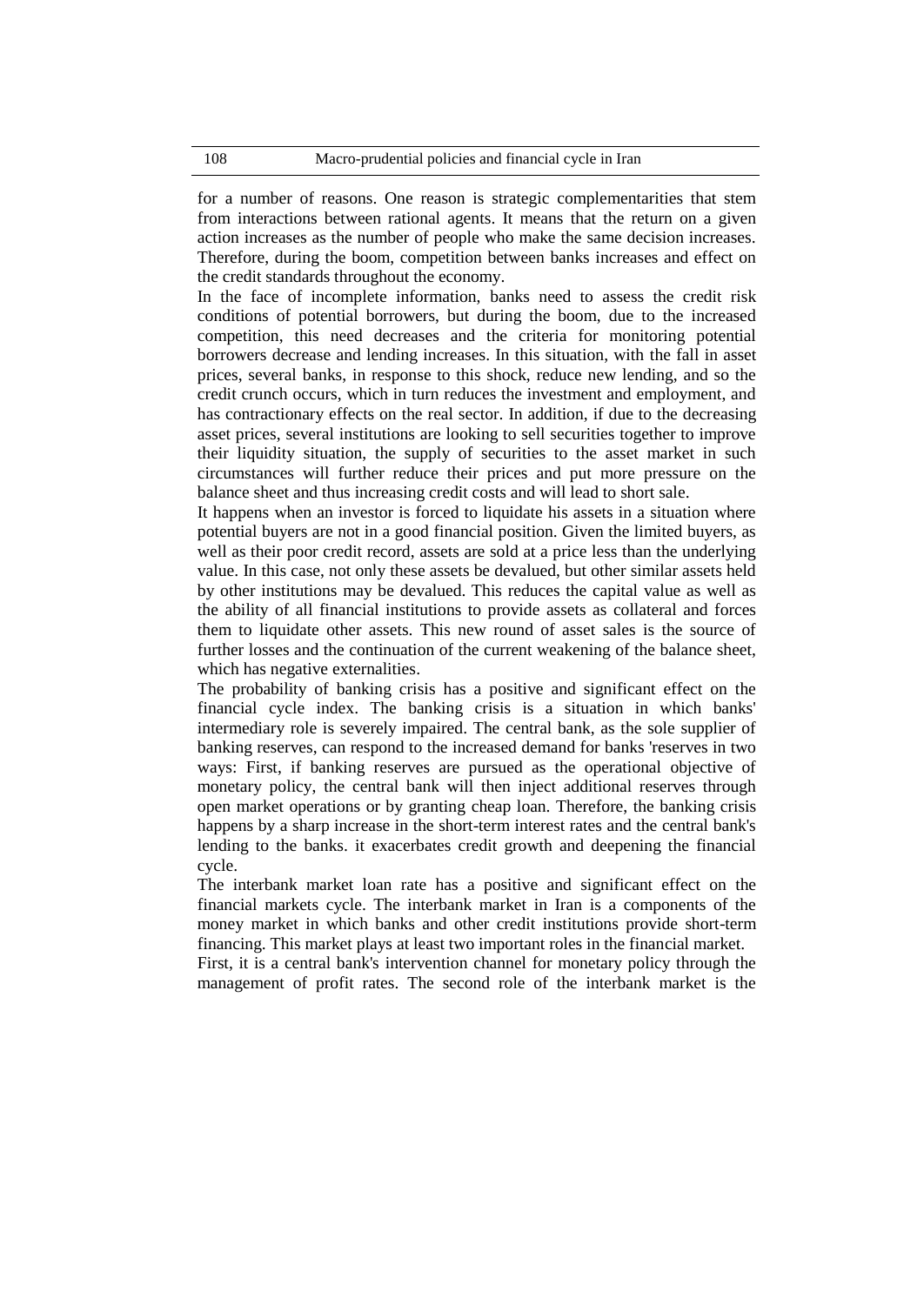transfer of funds from credit institutions with surpluses to credit institutions with deficits.

Thus, policymakers have a strong incentive to create an efficient interbank market so that they can achieve the desired interest rates, and credit institutions can efficiently exchange funds with each other and manage their liquidity risk. In Iran, the development and deepening of the interbank market will have favorable results. The most important of which are: effective implementation of monetary policy, improving the liquidity management of the banks and reducing the overdraft of banks from the central bank. Given that in Iran, monetary policy is always implemented in a pro-cyclical manner, and as a result, the coefficient of interbank market loan rate as a proxy for monetary policy rate has a positive relationship with the financial cycle. This means that the interbank market loan rate will increase pro-cyclical and accommodative with financial cycles. Thus, macro-prudential policy is needed to smooth financial cycles. In a boom, monetary policy must be contractionary in order to reduce the deepening of the cycles, but in an oil-dependent economy like Iran they act pro-cyclical and monetary policy is expansionary, thus increasing the deepening of the financial cycles and financial instability is a major and permanent problem of the financial system. In such circumstances it is necessary to utilize macro-prudential policies to smooth financial cycles and maintain financial stability.

Macro-prudential policy index has a negative and significant relationship with financial cycle index. Therefore, macro-prudential policy objective in the time dimension, by limiting unstable increases in financial leverage and volatile funding, seek to reduce pro-cyclical feedback between credit and asset prices and thus limit systemic risks over time.

Second, prudential policies seek to increase the resilience of the financial system against those shocks through buffers that absorb the effects of major shocks and help maintain the financial system's ability to provide credit to the economy. Third, these policies can be very effective by controlling financial institutions that play an important role in financial markets and their failure is important. Macro-prudential policy help protect the stability of the financial system as a whole, which includes reducing the formation of vulnerabilities and increasing the resilience of the financial system.

### **7. Conclusion**

This article seeks to identify the financial cycle and examine the impact of the macro-prudential policy index on the financial markets cycle by using monthly data over the period 2009-2018. Because the unfavorable situation of the financial cycle index in recent years is a crucial risk that threatens the soundness of the banking system and the financial stability of Iran's economy. Macroprudential policies are important instruments for systemic risk reduction, which are the risks of distortion in the provision of financial services.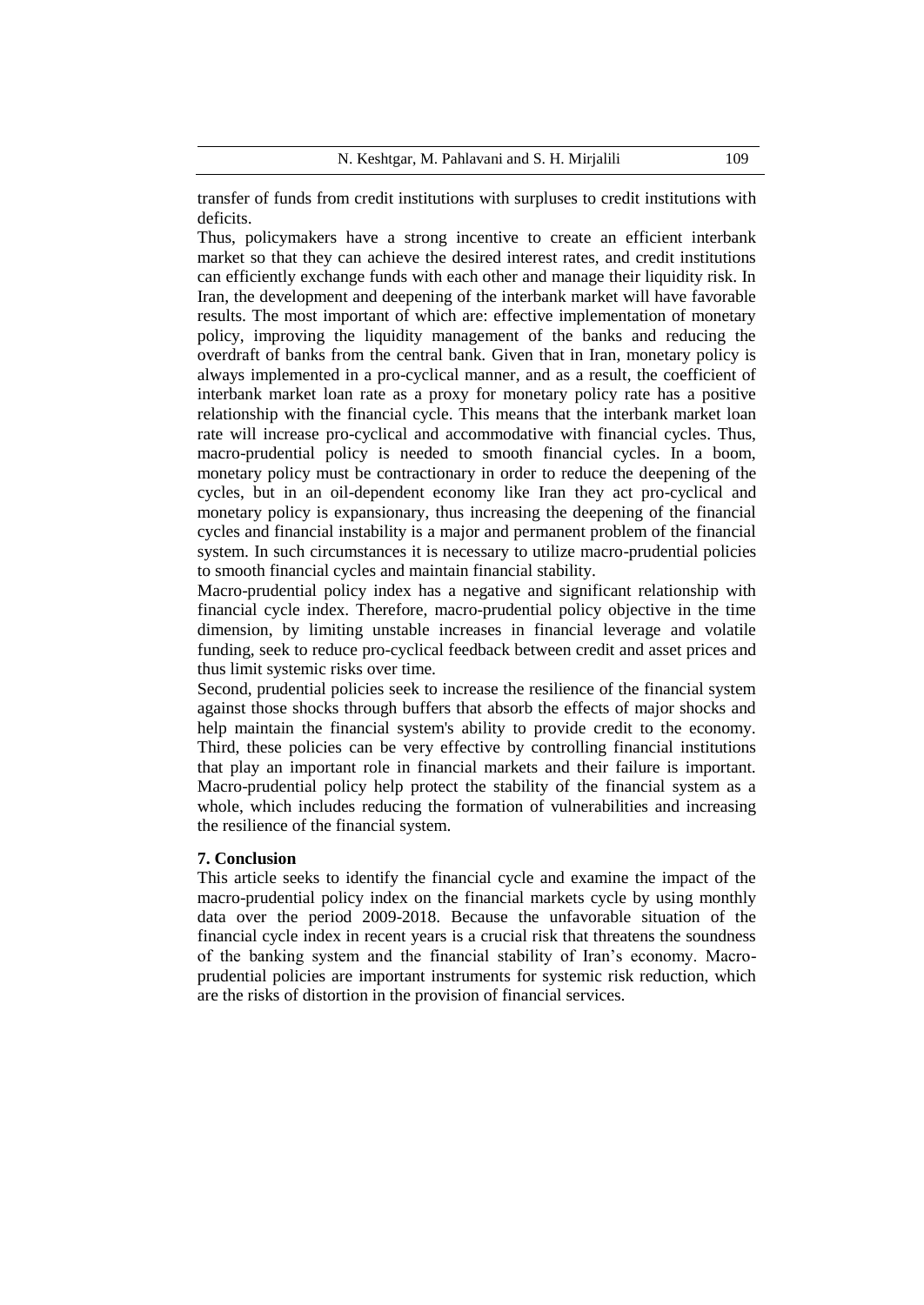The overall objective of the prudent policy is to maintain the stability of the financial system and to reduce the depth of the financial markets cycle. Therefore, identification of the sources of systemic risk is necessary. Macroprudential policy is based on the concept of financial cycle in order to assess the financial economy, predict its developments and explore the application of its tools. We derived the financial cycle using three models of UCTSM for different financial market and then examined the impact of prudential policy on the financial cycle in the Iranian economy over the period 2009-2018.

The results of model estimation indicated that:

1-The cycle of financial markets in Iran has been extracted by separating the cycle from its structural trend in three financial markets; money and credit, capital and exchange rate. The cycle indicated several fluctuations over the period.

2. Macro-prudential policy is based on the concept of financial cycle in order to assess the state of the economy, predict its developments and evaluate the application of macro-prudential tools. Therefore, the concept of financial cycle is important for macro-prudential policy logic and justifies the need for specific policy tools to achieve financial stability. Macro-prudent policy must be proactive and strongly counter-cyclical to smooth out the financial cycle. Macroprudential policy index is calculated by the composite index of Briguglio (1995), which has a negative and significant effect on the financial cycle index.

3- Banking crisis in Iran has been identified using Markov's switching model and the probability of banking crisis index has a positive and significant relationship with the financial cycle index. The banking crisis, which is reflected in the turmoil in the financial markets, is due to the uncontrolled growth of credit in the banking system. As a result, there is a positive relationship between the likelihood of a banking crisis and the financial cycle index.

4- The interbank market loan rate has a positive and significant relationship with the financial market cycle. Given that in Iran, monetary policy is implemented in a pro-cyclical manner, as a result, the coefficient of interbank market loan rate as a proxy for monetary policy rate has a positive relationship with the financial cycle. This means that the interbank market loan rate increases pro-cyclical and accommodative with financial cycles. Therefore, macro-prudential policy is needed to smooth out financial cycles.

5. The Economic Growth Index indicates a positive and significant relationship with the financial cycle in the Iranian economy. Increasing economic growth actually increases banks' ability for lending. Banks typically need to assess the credit risk conditions of a loan applicant, but during a booming business, financial intermediaries tend to expose themselves to common liquidity and credit risks. Thus, monitoring potential borrowers are reduced and lending increases, which exacerbates financial cycles.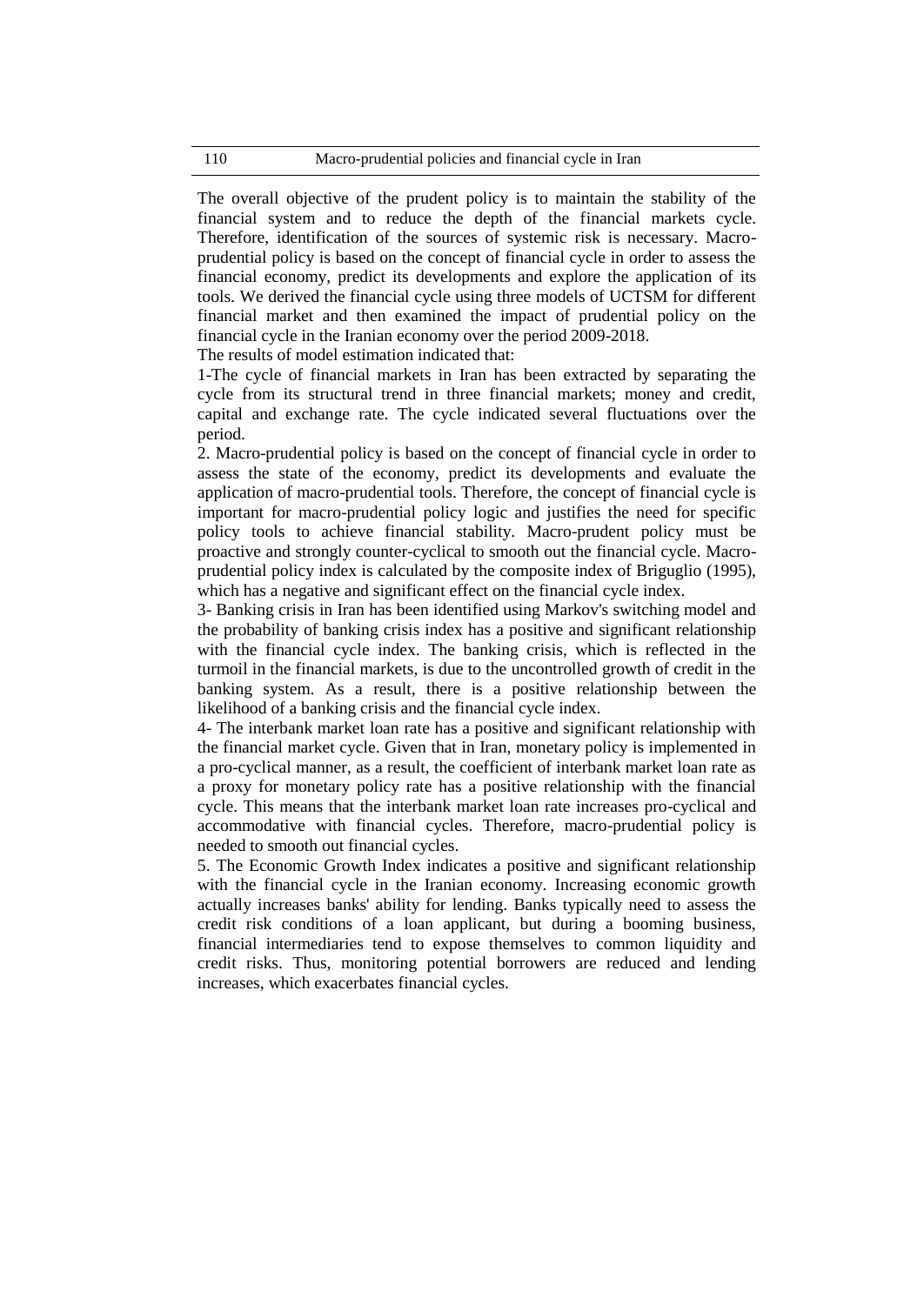#### **References**

1. Adrian, T., & Shin, H. (2010). Financial Intermediaries and Monetary Economics. *Federal Reserve Bank of New York Staff Reports 398*.

2. Agur, I., & Demertzis, M. (2015). Will Macroprudential Policy Counteract Monetary Policy's Effects on Financial Stability?. *[IMF Working Paper No.](https://papers.ssrn.com/sol3/papers.cfm?abstract_id=2754913##)  [15/283.](https://papers.ssrn.com/sol3/papers.cfm?abstract_id=2754913##)*

3. Akinci, O., Olmstead-Rumsey, J. (2015). How effective are macroprudential policies? An empirical investigation. *International Finance Discussion Papers*. No. 1136, Federal Reserve Board of Governors of the Federal Reserve System.

4. Ayyagari, M., Beck, T., & Martinez. P., M. S. (2017). Credit growth and macroprudential policies: preliminary evidence on the firm level. *[BIS Papers](https://ideas.repec.org/s/bis/bisbpc.html)  [chapters](https://ideas.repec.org/s/bis/bisbpc.html)*, in: Bank for International Settlements (ed.), *[Financial systems and the](https://ideas.repec.org/b/bis/bisbps/91.html)  [real economy,](https://ideas.repec.org/b/bis/bisbps/91.html)* volume 91, pages 15-34, Bank for International Settlements.

5. Jayaram, K., & Gadanecz, B. (2016). Macroprudential policy frameworks, instruments and indicators: a review. A chapter in: *[Combining micro and macro](https://econpapers.repec.org/bookchap/bisbisifb/41.htm)  [statistical data for financial stability analysis](https://econpapers.repec.org/bookchap/bisbisifb/41.htm)*, vol. 41 from *[Bank for](http://www.bis.org/)  [International Settlements](http://www.bis.org/)*.

6. Blanchard, O., & Dell'Ariccia, G., & Mauro, P. (2014). *[Introduction:](https://ideas.repec.org/h/mtp/chapts/0262027348-intro.html)  [Rethinking Macro Policy II--Getting Granular.](https://ideas.repec.org/h/mtp/chapts/0262027348-intro.html) [MIT Press Book Chapters](https://ideas.repec.org/s/mtp/chapts.html)*, in: *[What Have We Learned? Macroeconomic Policy After the Crisis](https://ideas.repec.org/b/mtp/titles/0262027348-introduction.html)*, edition 1, volume 1, chapter 0, pages 1-28, The MIT Press.

7. Briguglio, L. (1995). Small Island States and their Economic Vulnerabilities. *World Development*. Vol. 23(9), 1615-1632.

8. Brunnermeier, M., Crockett, A., Goodhart, C., Hellwig, M., Persaud, A., & Shin, H. (2009). The Fundamental Principles of Financial Regulation. *Geneva Reports on the World Economy 11*.

9. Claessens, S., (2014). An overview of macroprudential policy tools. Ann. Rev. Financ. Econ., Forthcoming (also IMF WP 14/214).

10.Committee on the Global Financial System (CGFS). (2010). Macroprudential Instru-ments and Frameworks: A Stocktaking of Issues and Experiences, CGFS Papers38. Bank for International Settlement, Basel.

11.Constâncio, V., Cabral, I., Detken, C., Fell, J., Henry, J., Hiebert, P., Kapadia, S., Altimari, S. N., Pires, F., & Salleo, Carmelo. (2019). Macroprudential policy at the ECB: Institutional framework, strategy, analytical tools and policies. *Occasional Paper Series. European Central Bank*. No. 227.

12.Dell'Ariccia, G., Igan, D., Laeven, L., Tong, H., Bakker, B., Vandenbussche, J., (2012). Policies for macrofinancial stability: how to deal with credit booms. *IMF Staff Discussion Note 12/06*.

13.De Nicolò, G., Giovanni, F., Ratnovski, L., (2012). Externalities and Macroprudential policy. *IMF Staff Discussion Notes, No. 12/05*.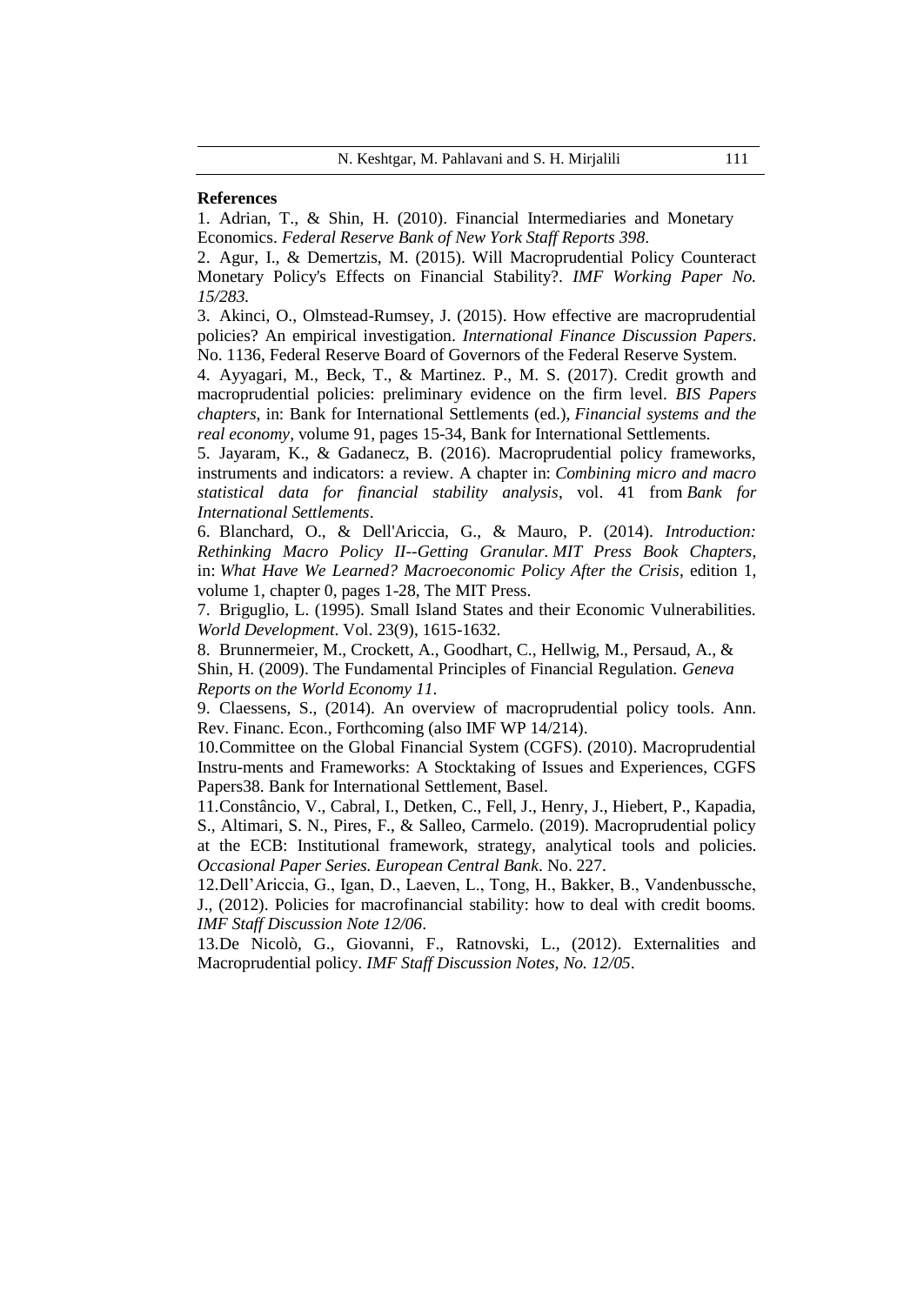14.Drehmann, M., Borio, C. E., & Tsatsaronis, K. (2011). Anchoring countercyclical capital buffers: the role of credit aggregates. *BIS Working Paper No. 355*.

15.Freixas, X., Laeven, L., Peydró, J. L., (2015). Systemic Risk, Crises and Macroprudential Regulation. MIT Press, Boston, Massachusetts.

16.Giese, J., Andersen, H., Bush, O., Castro, C., Farag, M., & Kapadia, S. (2014). The Credit-To-GDP Gap and Complementary Indicators for Macroprudential Policy: Evidence form the UK. *International Journal of Finance & Economics*, 19(1), 25-47.

17.Goudard, C. G., Terra, F., & Henrique, B. (2016). Macroprudential policy: an institutionalist interpretation. No. 2. PP: 25-39.

18[.https://doi.org/10.18356/bf11809a-en.](https://doi.org/10.18356/bf11809a-en)

19.Gray, S. (2011). Central bank balances and reserve requirements. *International Monetary Fund.* (WP/11/36).

20.Haldane, A. G. (2013). Constraining Discretion in Bank Regulation. Bank of England Speech, Speech given at the Federal Reserve Bank of Atlanta Conference on Maintaining Financial Stability: Holding a Tiger by the Tail(s). *Federal Reserve Bank of Atlanta*.

21.Hansen, L. P., & Singleton, K. J. (1982). Generalized instrumental variables estimation of nonlinear rational expectations models. *Econometrica: Journal of the Econometric Society*, 1269-1286.

22.Hossain. A., Adnan. A., Reza. M. Md. (2016). Macroprudential policy: a tool for enhancing financial stability and Resilience in developing economy, *European Journal of Business, Economics and Accountancy.* Vol. 4, No. 7.

23.International Monetary Fund. (2013b). Key aspects of macroprudential policy. Background paper. *IMF Policy Paper*.

24[.http://www.imf.org/external/np/pp/eng/2013/061013c.pdf.](http://www.imf.org/external/np/pp/eng/2013/061013c.pdf)

25.International Monetary Fund. (2011). Macroprudential policy: an organizing frame-work. https://www.imf.org/external/np/pp/eng/2011/031411.pdf.

26.Keshtgar, N., pahlavani, M., & Mirjalili, S. H. (2019). Features of the Financial Cycle in Iran's Economy. *Journal of Applied Economics Theories*. 6(2). PP. 135-160.

27.Keshtgar, N., pahlavani, M. & Mirjalili, S. H. (2019). Identification of financial markets' cycle and its relationship to exchange rate fluctuations in Iran. *Iranian Economic Journal: Macroeconomics (IEJM).* 14(28).

28.Lim, C. H., Columba, F., Costa, A., Kongsamut, P., Otani, A., Saiyid, M., Wezel, T., & Wu, X. (2011). Macroprudential policy: what instruments and how are they used? Lessons from country experiences. Monetary and Capital Markets Department. *IMF Working Paper 11/238.*

29.Perotti, E. C., & Suarez, J. (2011). A Pigovian approach to liquidity regulation. *International Journal of Central Banking*, vol. 7(4) pp: 3-41.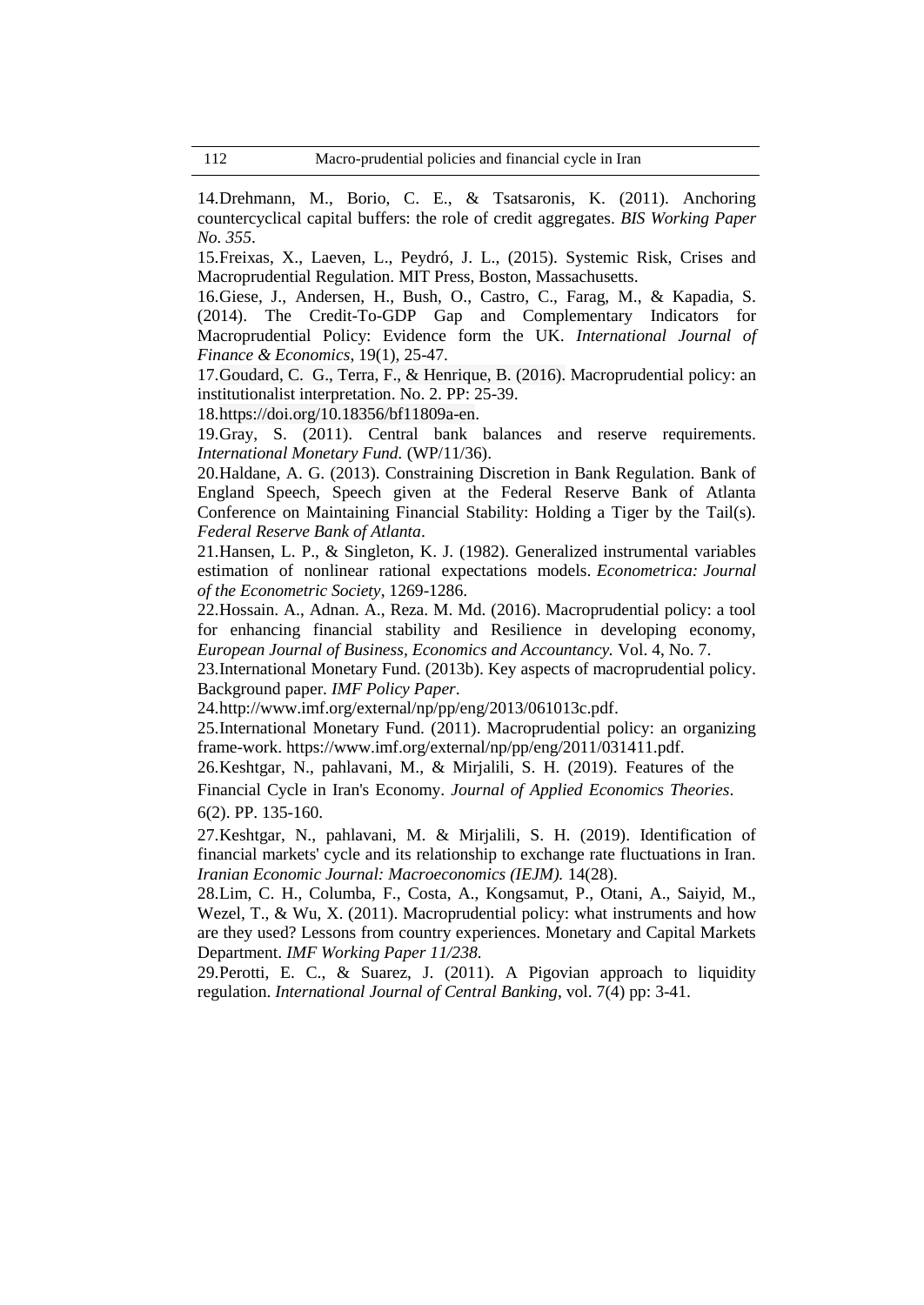30.Nymoen, R., Pedersen, K., & Sjåberg, J. I. (2019). Estimation of Effects of Recent Macroprudential Policies in a Sample of Advanced Open Economies. *International Journal of Financial Studies (IJFS)*, Vol. 7, Issue 2.

31.Reinhart, C., Rogoff, K. (2010). From Financial Crash to Debt Crisis. *NBER Working Paper 15795.*

32.Rossini, R. G., & Quispe, Z. (2017). [Implementation of macroprudential](https://ideas.repec.org/h/bis/bisbpc/94-20.html)  [policy in Peru,](https://ideas.repec.org/h/bis/bisbpc/94-20.html) [BIS Papers chapters,](https://ideas.repec.org/s/bis/bisbpc.html) in: Bank for International Settlements (ed.), [Macroprudential policy frameworks, implementation and relationships with](https://ideas.repec.org/b/bis/bisbps/94.html)  [other policies,](https://ideas.repec.org/b/bis/bisbps/94.html) volume 94, pages 257-275, *Bank for International Settlements*.

33.Richter, B., Schularick. M., & Shim, I. (2018). The macroeconomic effects of macroprudential policy. Monetary and Economic Department. *BIS Working Papers*. No. 740.

34.Robitaille, P. (2011). Liquidity and reserve requirements in Brazil. *International Finance Discussion Papers*, (1021). (Washington: Board of Governors of the Federal Reserve System).

35.Svensson. L. E.O. (2018). Monetary Policy and Macroprudential Policy: Different and Separate?. Forthcoming in *Canadian Journal of Economics.* 51(3). PP: 802-827.

36.Tovar, C., Garcia-Escribano, M., & Vera-Martin, M. (2012). Credit growth and the effectiveness of reserve requirements and other macroprudential instruments in Latin America. *IMF Working Paper*, WP/12/142 (Washington: International Monetary Fund).